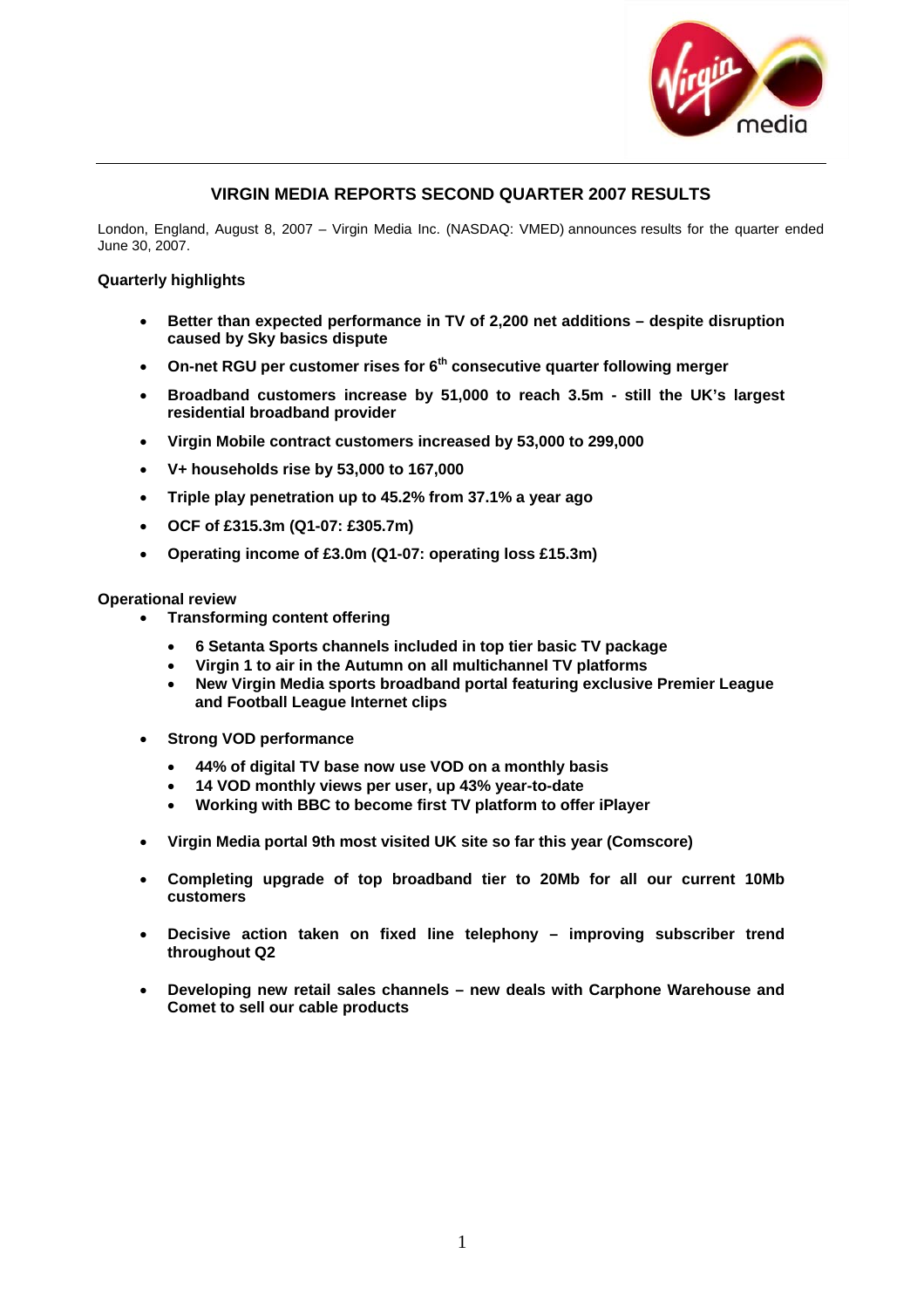Steve Burch, Chief Executive Officer of Virgin Media, said:

"The second quarter results show encouraging broadband and mobile contract growth, a resilient performance by our TV business and signs that our fixed line telephony business is starting to react to renewed management focus. The new partnership with Setanta, the planned launch of sports and entertainment channels and our growing VOD platform makes us the superior pay TV offering in the country. Along with our enhanced broadband portal, we have significantly improved our content offering; while improved product bundling and further merger benefits mean the cash outlook for the rest of the year and beyond remains strong."

### **Contacts**

#### **Investor Relations:**

| Richard Williams: | +44 (0) 20 7299 5479 / richard.williams@virginmedia.co.uk |
|-------------------|-----------------------------------------------------------|
| Paul Rushton:     | +44 (0) 20 7299 5353 / paul.rushton@virginmediatv.co.uk   |

#### **Media:**

| M: Communications |                      |
|-------------------|----------------------|
| Nick Fox:         | +44 (0) 20 7153 1540 |
| James Hill        | +44 (0) 20 7153 1559 |

### **Conference call details**

There will be a conference call for analysts and investors today at 0900 EST/ 1400 UK time. Analysts and investors can dial in to the presentation by calling  $+1$  617 213 8847 in the United States or  $+ 44$  (0) 20 7365 8426 for international access, passcode "Virgin Media Inc." for all participants.

The presentation can also be accessed live via webcast on the Company's website, [www.virginmedia.com/investors](http://www.ntl.com/investors).

The teleconference replay will be available for one week beginning approximately two hours after the end of the call until Wednesday, August 15, 2007. The dial-in replay number for the US is: +1 617 801 6888 and the international dial-in replay number is: +44 (0) 20 7365 8427, passcode: 64045487.

### **Notes to the financial and operational results for the three months ended June 30, 2007**

*OCF is operating income before depreciation, amortization and other charges and is a non-GAAP financial measure. Please see Appendix E for a reconciliation of non-GAAP financial measures to their nearest GAAP equivalents.* 

*Unless otherwise indicated, all historical references to mobile operational statistics including customer and subscriber figures are on a pro forma basis assuming the acquisition of Virgin Mobile occurred on January 1, 2006. Unless otherwise indicated, mobile customer information prior to acquisition has been taken, without adjustment, from Virgin Mobile's historical information.* 

*No pro forma financial information has been presented in respect of the acquisition of Virgin Mobile, which closed on July 4, 2006.*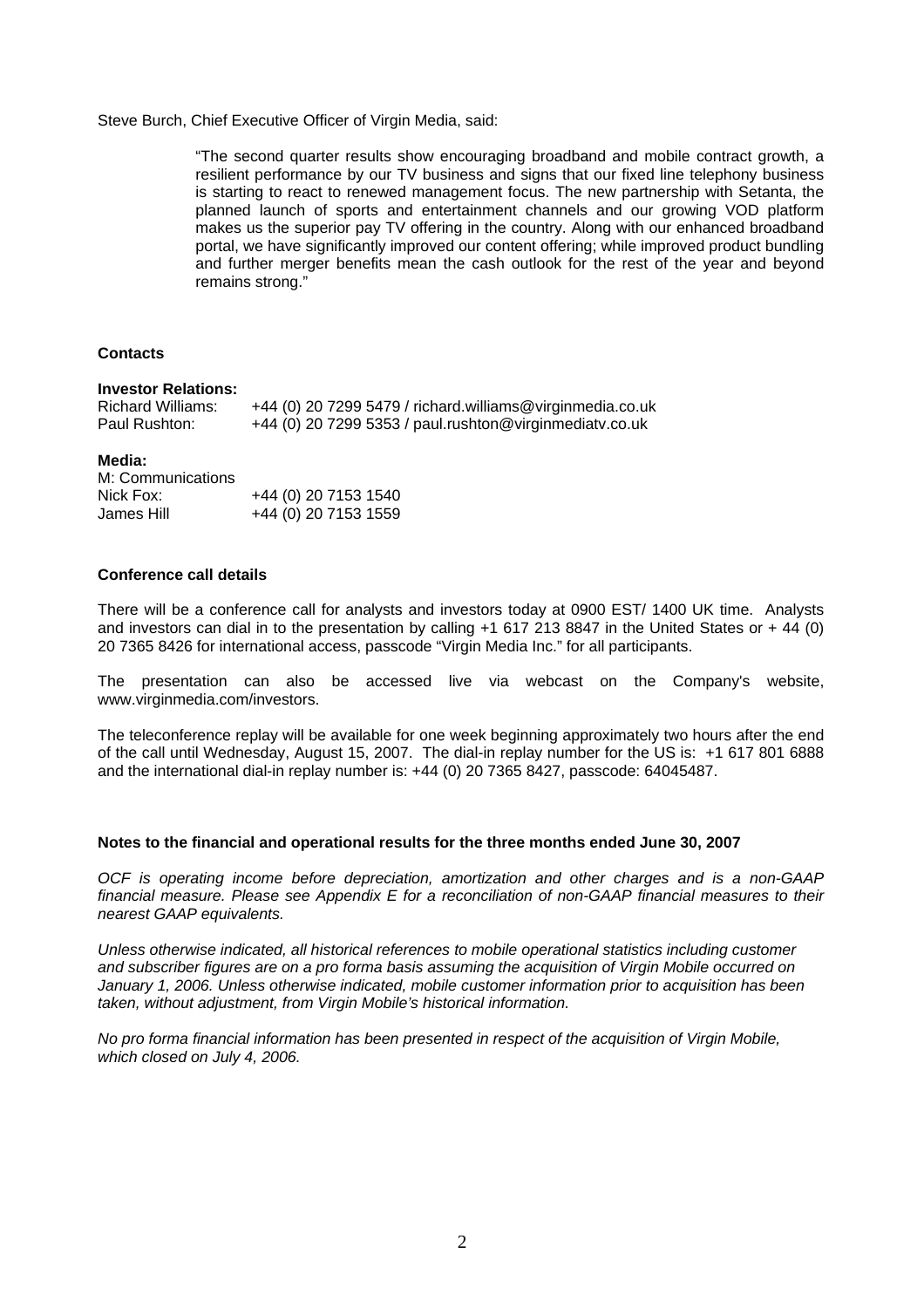

## **SUMMARY FINANCIAL RESULTS (unaudited)**

|                                | Q2 2007 | Q1 2007 | Q <sub>2</sub> 2006 |
|--------------------------------|---------|---------|---------------------|
|                                | £m      | £m      | £m                  |
| Revenue                        |         |         |                     |
| Cable                          |         |         |                     |
| Consumer                       | 619.3   | 637.3   | 644.7               |
| <b>Business</b>                | 155.8   | 163.0   | 160.1               |
|                                | 775.1   | 800.3   | 804.8               |
| Mobile                         | 146.3   | 141.0   |                     |
| Content                        | 73.6    | 80.6    | 79.5                |
| <b>Total Revenue</b>           | 995.0   | 1,021.9 | 884.3               |
| <b>OCF</b>                     | 315.3   | 305.7   | 293.3               |
| <b>Operating income/(loss)</b> | 3.0     | (15.3)  | 6.3                 |

#### **GROUP OPERATIONS STATISTICS ('000s)**

|                     |          |          | Pro forma<br>(incl. Virgin Mobile) |
|---------------------|----------|----------|------------------------------------|
| <b>Group RGUs</b>   | Q2 2007  | Q1 2007  | Q2 2006                            |
| On-net TV           | 3,396.6  | 3,390.0  | 3,293.1                            |
| On-net Digital TV   | 3,125.3  | 3,081.1  | 2,836.2                            |
| <b>Broadband</b>    |          |          |                                    |
| On-net              | 3,191.9  | 3,146.4  | 2,902.3                            |
| Off-net             | 275.2    | 270.5    | 235.0                              |
|                     | 3,467.1  | 3,416.9  | 3,137.3                            |
| Mobile              |          |          |                                    |
| Prepay              | 4,115.9  | 4,215.2  | 4,292.8                            |
| Contract            | 299.1    | 246.3    | 96.2                               |
|                     | 4,415.0  | 4,461.5  | 4,389.0                            |
| Telephone           |          |          |                                    |
| On-net              | 3,993.8  | 4,050.6  | 4,233.0                            |
| Off-net             | 75.5     | 65.1     | 47.7                               |
|                     | 4,069.3  | 4,115.7  | 4,280.7                            |
| <b>Total RGUs</b>   | 15,348.0 | 15,384.1 | 15,100.1                           |
| <b>Net RGU adds</b> |          |          |                                    |
| On-net TV           | 2.2      | 36.1     | 8.3                                |
| On-net Digital TV   | 40.0     | 75.2     | 73.8                               |
| <b>Broadband</b>    |          |          |                                    |
| On-net              | 45.8     | 87.9     | 104.9                              |
| Off-net             | 4.7      | 9.7      | 10.2                               |
|                     | 50.5     | 97.6     | 115.1                              |
| Mobile              |          |          |                                    |
| Prepay              | (99.3)   | (115.5)  | 61.4                               |
| Contract            | 52.8     | 54.2     | 3.9                                |
|                     | (46.5)   | (61.3)   | 65.3                               |
| Telephone           |          |          |                                    |
| On-net              | (56.9)   | (63.4)   | (21.6)                             |
| Off-net             | 10.4     | 20.6     | (5.5)                              |
|                     | (46.5)   | (42.8)   | (27.1)                             |

#### **Note**

Data cleanse activity in Q2-07 resulted in an increase of 4,200 RGUs, an increase of approximately 4,400 Television and 100 Telephone RGUs and a decrease of approximately 300 Broadband RGUs. Net RGU adds above and in this announcement exclude the data cleanse increases/decrease.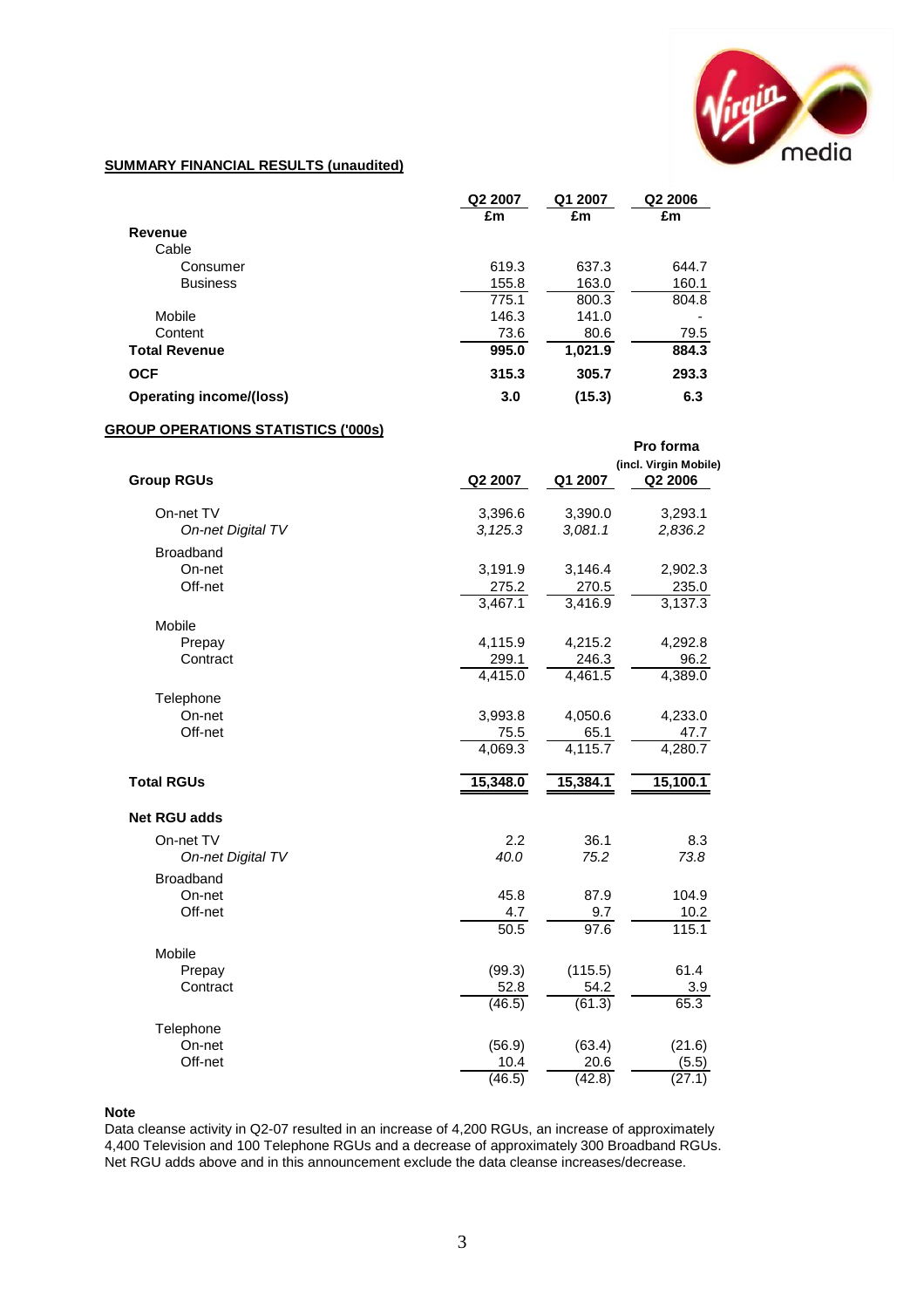## **RESULTS FOR THE THREE MONTHS ENDED JUNE 30, 2007**

### **TOTAL REVENUE**

Total revenue in the second quarter was £995.0 million (Q1 2007: £1,021.9m). The majority of the decline from the previous quarter was due to a reduction in Cable segment revenue, as discussed below.

## **CABLE SEGMENT REVENUE**

### **Consumer**

Consumer revenue in the second quarter was £619.3 million (Q1 2007: £637.3m). The on-net customer base was 4.7 million at June 30, 2007, down 70,300 on the previous quarter. The revenue decline primarily reflected the net customer loss and a decrease in ARPU.

Customer losses included an estimated 40,000 due to the impact of Sky's removal of its basic channels from our platform on March 1, 2007. Losses were also affected by the loss of fixed line telephony subscribers.

RGU per customer grew to 2.23 from 2.20 in the quarter and triple play penetration increased to 45.2% from 42.9% reflecting our drive to encourage bundling and focus on better quality customers.

ARPU fell from £42.75 to £42.16 in the quarter, due mainly to a decline in telephony usage and use of retention discounts, which were partially offset by the increase in RGU per customer.

Gross customer additions in the second quarter were 191,900, up from 184,300 in the first quarter.

Churn in the second quarter was 1.8%, up from 1.6% in the previous quarter. Total gross disconnections of 262,200, were up 31,000 compared to the previous quarter due mainly to the impact of Sky's removal of its basic channels. We expect the churn impact from this issue to be largely contained within the second quarter. Without the impact of this issue, we estimate that churn would have been flat at 1.6%.

We continue to enhance our consumer propositions to exploit our unique quad-play capability, our stateof-the-art network and to differentiate our content offering.

We are significantly improving our content offering. We have announced an innovative and ground breaking deal with Setanta to include, for no additional charge, six Setanta Sports channels in our basic XL package, which currently has 1.4 million subscribers. Setanta has the rights to broadcast 46 Premier League football matches per season, 60 Scottish Premier League matches plus 25 FA Cup games per season from the 2008/9 season, along with other football, golf, rugby, racing, and motor sport. We have an exclusive deal with Setanta to be the only basic package provider of their sports channels. We believe this additional sports content will be extremely compelling for existing and new TV subscribers and will help to further strengthen our platform and growth. It means that Virgin Media customers can receive all live Premier League football matches at a lower price point than through any of our competitors and will be able to receive all the live Premier League matches through one provider, Virgin Media, rather than needing separate contracts with Sky and Setanta.

We have also announced that we are working with Setanta to launch a new sports news channel, which will be included in all of our TV packages.

Our sports offerings are also being complemented by our Virgin Media broadband portal, which will have exclusive rights to offer near-live clips of all Premier League and Football League matches over the Internet. Access to the clips is free to all consumers at www.virginmedia.com, regardless of their existing TV and broadband platform. We will be using our branded portal to cross-promote our entire product range as well as grow advertising revenues. Our broadband portal is already the  $9<sup>th</sup>$  most visited in the UK, based on research from Comscore.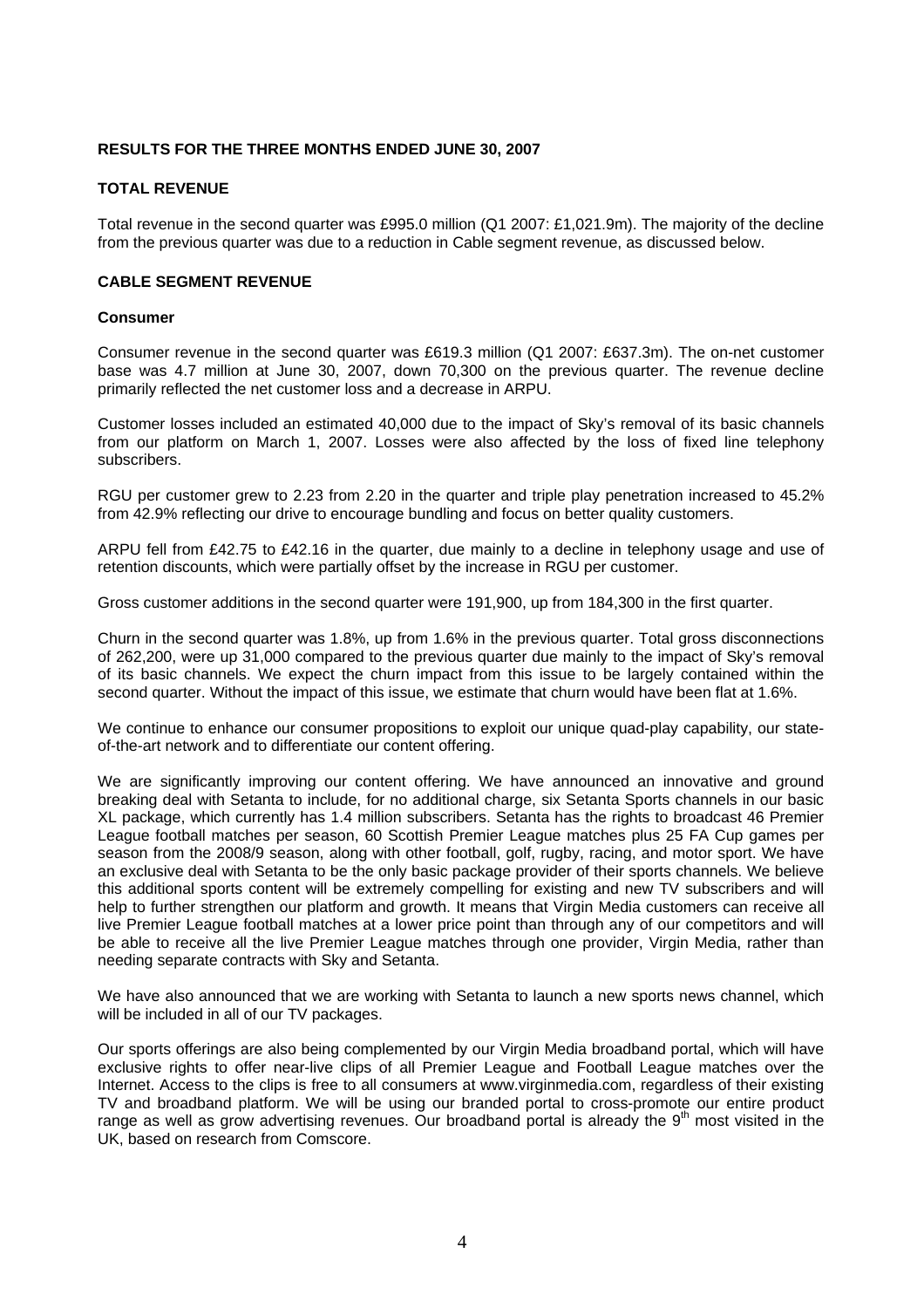We continue to build our Video On Demand ("VOD") offering which is available to all of our 3.1 million digital TV subscribers. Over 44% of our customers are now using our VOD service on a monthly basis compared to 36% at the start of the year. Average views per user per month are currently 13.7 compared to 9.6 at the start of the year. In the United States, Comcast, which has the largest VOD platform in the world and has been operating for several years has around 70% of its customer base using VOD with 27 average views per month.

Unlike other providers, our range of VOD content is extensive including over 500 movies, highlights from the previous week's primetime schedule, over 1,000 hours of top TV series and over 1,000 music videos and concerts available every day. We have VOD content available from HBO, Buena Vista, Warner, BBC, Channel 4 and Alliance Atlantis, as well as Virgin Media Television (VMtv). Further major content additions are expected in the second half of the year as we strengthen our line up and add even more choice for our customers. We are working with the BBC on the launch of their iPlayer application, which will give VOD access to hundreds of hours of BBC content. We expect Virgin Media to be the first TV platform to launch this service, which will be heavily marketed by the BBC.

In Autumn 2007, we will rebrand our current Freeview channel, Ftn, as Virgin 1 and increase its programming budget to acquire and commission the very best US and UK programming. Our strategy is to maximise advertising revenues from the eight million home Freeview platform and to cross-promote Virgin Media's unique VOD content and functionality, as well as other products and services. This will see VMtv accelerate its transformation from a linear pay-TV operator to a provider of a mix of free, pay and on-demand content that adds value to Virgin Media through heavy cross promotion and exclusive content to differentiate us from our competitors.

To maximize its reach, Virgin 1 will also be available on satellite as well as our own Virgin Media cable platform. Cable customers will enjoy the richest experience that integrates Virgin 1's linear offering with VOD channels and other innovative on-demand functionality.

An example of the strong programming is the hit drama 'The Riches'. The Riches stars Eddie Izzard and Minnie Driver, who has just been nominated for an Emmy award for her performance in this series. Virgin 1 will be the exclusive UK home of The Riches, which is on its second season in the US, and is set for a third.

Other recently acquired US content for Virgin 1 includes the forthcoming blockbuster US drama, 'The Sarah Connor Chronicles', inspired by 'The Terminator' movie franchise. Virgin 1 will also be the new home of the 'Star Trek' franchise – from 'Star Trek: The Next Generation' all the way through to 'Star Trek: Enterprise', totaling 624 hours of science fiction programming.

We have continued to focus on marketing and developing our new Virgin Media brand and consumer acceptance continues to grow. We have sponsored the current "Big Brother" series and are also the main sponsors of the 2007 V Festival, a major UK music festival headlined by The Killers and The Foo Fighters.

We have significantly expanded our high street retail presence through direct and indirect channels. We have signed distribution deals to sell our consumer products in 780 Carphone Warehouse stores and 334 Comet stores. This is in addition to the existing agreement we have with the Dixons group and its 730 retail stores. We also added four new Virgin Media branded stores, to complement the three existing Virgin Mobile stores that are already successfully selling all of our consumer products.

## *Broadband*

On-net broadband net additions in the quarter were 45,800, down from 87,900 in the previous quarter. Growth in the quarter was negatively affected by increased churn relating to the loss of the Sky basic channels. As stated above, we expect the churn impact from this issue to be largely contained within the second quarter.

Virgin Media now has 3.2 million cable broadband subscribers, which, together with 0.3 million off-net broadband subscribers, makes us the largest residential broadband provider in the UK.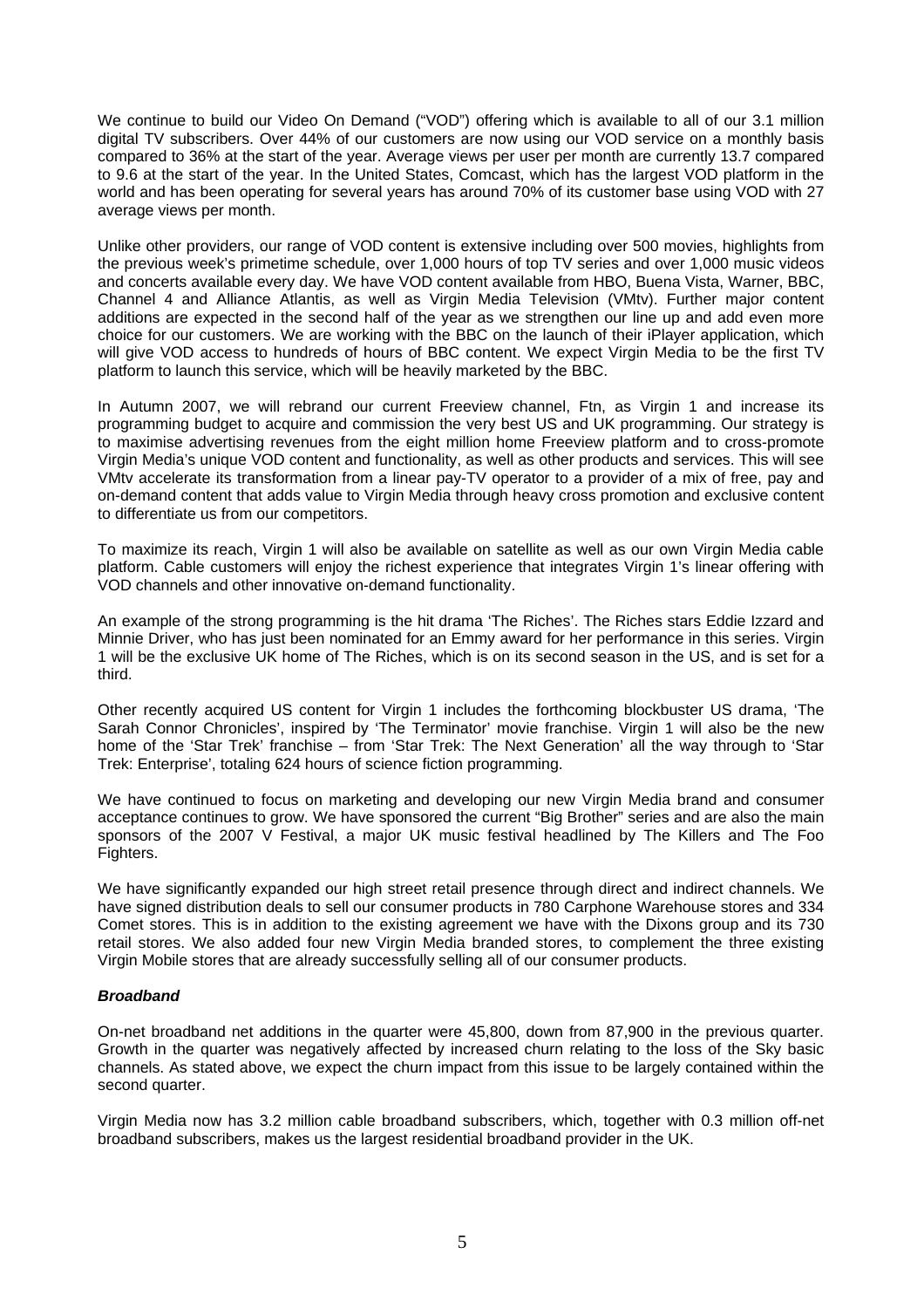## *Television*

Total TV net additions were 2,200 in the quarter, down from 36,100 in the previous quarter. Growth was affected by churn relating to the loss of Sky basic channels in March, with most of this churn occurring in April.

Despite the impact of the Sky basics dispute, digital TV net additions were 40,000, following net additions of 75,200 in the previous quarter.

We grew our V+ DVR subscriber base by 46% in the quarter, with net additions of 52,600. At the quarter end we had 166,800 V+ subscribers, representing 5.3% penetration of our digital television base.

## *Telephony*

Telephony net subscriber losses in the quarter were 56,900, an improvement compared with 63,400 net losses in the first quarter, despite the impact of the Sky basics issue. Encouragingly, an improvement was seen as the quarter progressed, with only 7,200 telephony net disconnections in June.

Recent improvements are also due to a refocus in the way we market and sell our bundles, to ensure that telephony is emphasized at the point of sale.

We have also continued our strategy of increasing the number of subscribers on flat rate packages to grow subscribers and reduce the impact of declining fixed line telephony usage. We have rebalanced our pricing by reducing prices of our two main fixed rate packages and increasing some variable call rates.

## *Off-net*

Consumer off-net revenue, which is included in total consumer revenue, was £16.2 million (Q1 2007: £17.3m). At the quarter-end, we had 275,200 off-net broadband subscribers, with growth of 4,700 in the quarter. We also added 10,400 off-net telephony subscribers during the quarter and now have a base of 75,500.

We have signed an agreement with Cable & Wireless to become our unbundled local loop (LLU) network provider on a wholesale basis, providing us with access to 4 million homes outside of our addressable areas. This will enable us to launch an IPTV (Internet Protocol Television) service including pay broadcast channels and VOD to customers outside of our cable areas on unbundled exchanges.

A key benefit from our off-net strategy will be our ability to offer a Virgin Media branded quad-play to the significant number of cable customers who churn because they are moving out of our addressable areas.

### **Business**

Business revenue was £155.8 million, down £7.2 million compared to the previous quarter primarily due to a £4.1 million decline in wholesale revenues as anticipated in our first quarter earnings release and a decline of £2.9 million in retail voice revenues. Underlying retail data growth of £1.4 million was masked by a £1.5 million decline in LAN solutions revenue due to the timing of completion on our contract to install the LAN infrastructure for the Heathrow airport extension.

The decline in wholesale revenue related to the completion in the first quarter of the build of a Wide Transmission Network (WTN) for a wholesale mobile customer. We expect no further significant declines from this contract this year.

The majority of the revenue decline in the quarter related to lower margin products, and therefore the revenue decline was largely offset by a decline in costs.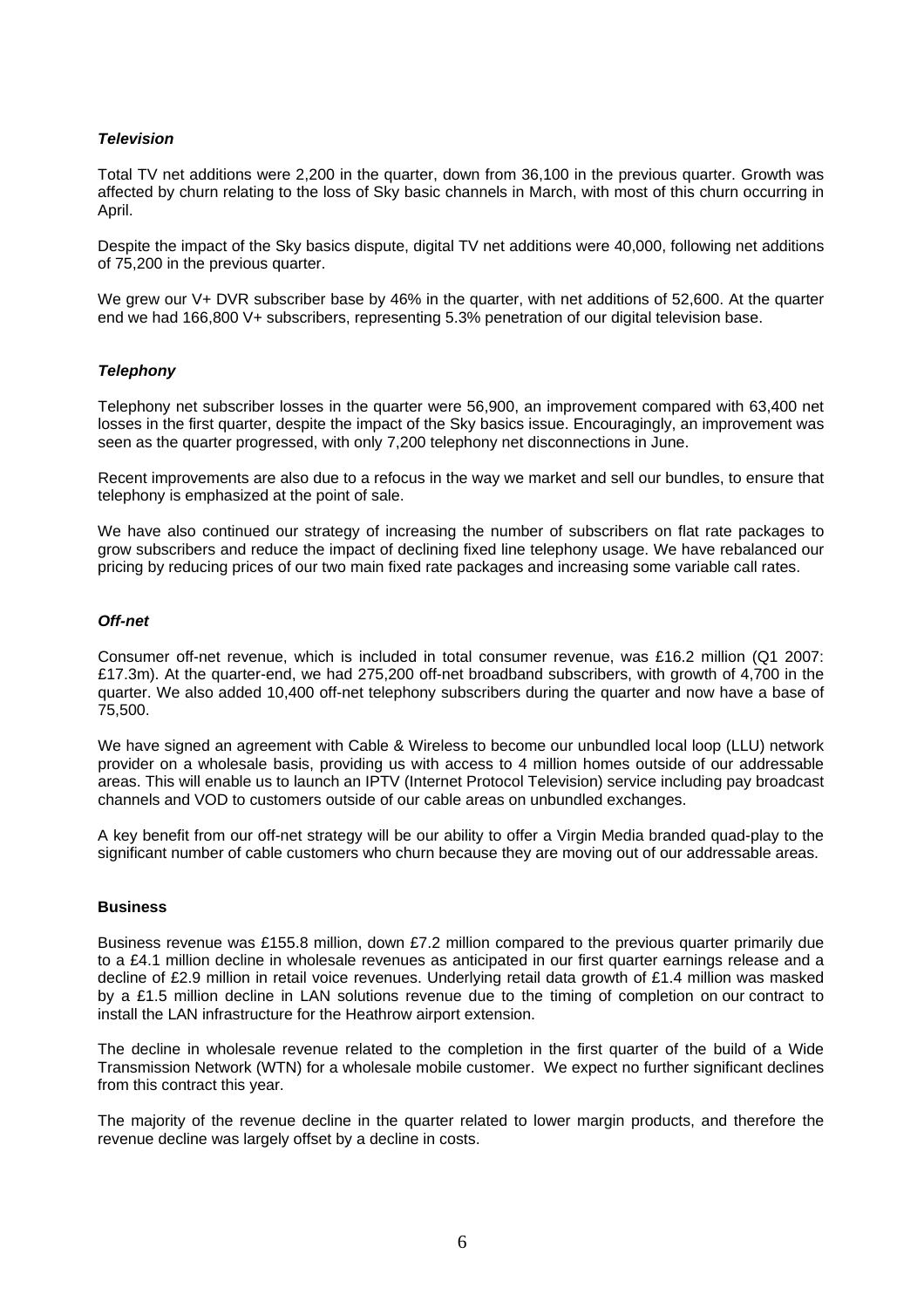## **CABLE SEGMENT OCF**

Cable segment OCF in the quarter was £282.5 million, up £15.7 million compared to the previous quarter. This was due mainly to a reduction in branding and marketing spend following the extensive activities supporting the rebrand to Virgin Media in the first quarter.

We expect Cable segment OCF to grow in the second half of the year, partly due to a number of cost reduction initiatives as we continue to extract merger and integration synergies from the cable business.

We are also undertaking a number of initiatives for restructuring of our cost base, which should achieve further significant cost savings in 2008.

### **MOBILE SEGMENT**

#### **Mobile Revenue**

Mobile revenue in the quarter was £146.3 million (Q1 2007: £141.0m), comprising £142.3 million service revenue (Q1 2007: £136.0m) and £4.0 million equipment revenue (Q1 2007: £5.0m). The service revenue improvement was due to an improved contract mix and an increase in mobile monthly ARPU.

We continued to grow the number of higher ARPU contract customers, with net additions of 52,800 in the quarter compared to 3,900 in the same quarter last year as reported by Virgin Mobile prior to its acquisition. This was largely driven by our cross-sell to Virgin Media cable customers with 52,400 sales during the quarter. The number of lower ARPU prepay customers fell by 99,300 during the quarter due mainly to our focus on high quality connections in preference to volume and continued up-selling of prepay customers to contract tariffs.

Overall mobile ARPU increased to £10.70 in the second quarter (Q1 2007: £10.07) driven by the improved contract mix and higher prepay ARPU.

#### **Mobile OCF**

Mobile OCF was £32.7 million in the quarter, up from £26.7 million in the previous quarter. The increase was primarily due to the increase in mobile ARPU. We expect Mobile OCF to be considerably lower in the third quarter due to higher customer connections driving increased acquisition costs.

### **CONTENT SEGMENT**

### **Content Revenue**

The Content segment consists of VMtv and Sit-up.

Total Content segment revenue, after inter segment elimination, was £73.6 million (Q1 2007: £80.6m), comprising £25.9 million from VMtv and £47.7 million from Sit-up. VMtv sells programming to the Virgin Media cable segment. As a result, for consolidation purposes, £6.1 million of inter segment revenue has been eliminated.

VMtv revenue, after inter segment elimination, was down £3.4 million from the previous quarter. This was mainly due to the non-recurrence of a one off sale of rights in the first quarter.

VMtv's channels headed by LivingTV, grew the number of commercial impacts in the quarter to 7.2 million, an increase of 20% compared to the same quarter last year, reflecting the strong performance of its channels.

As stated above, in Autumn 2007, VMtv will rebrand its current Freeview channel, Ftn, as Virgin 1.

Sit-up revenue was £47.7 million (Q1 2007: £51.3m). Revenue was up 5.8% on the same quarter last year.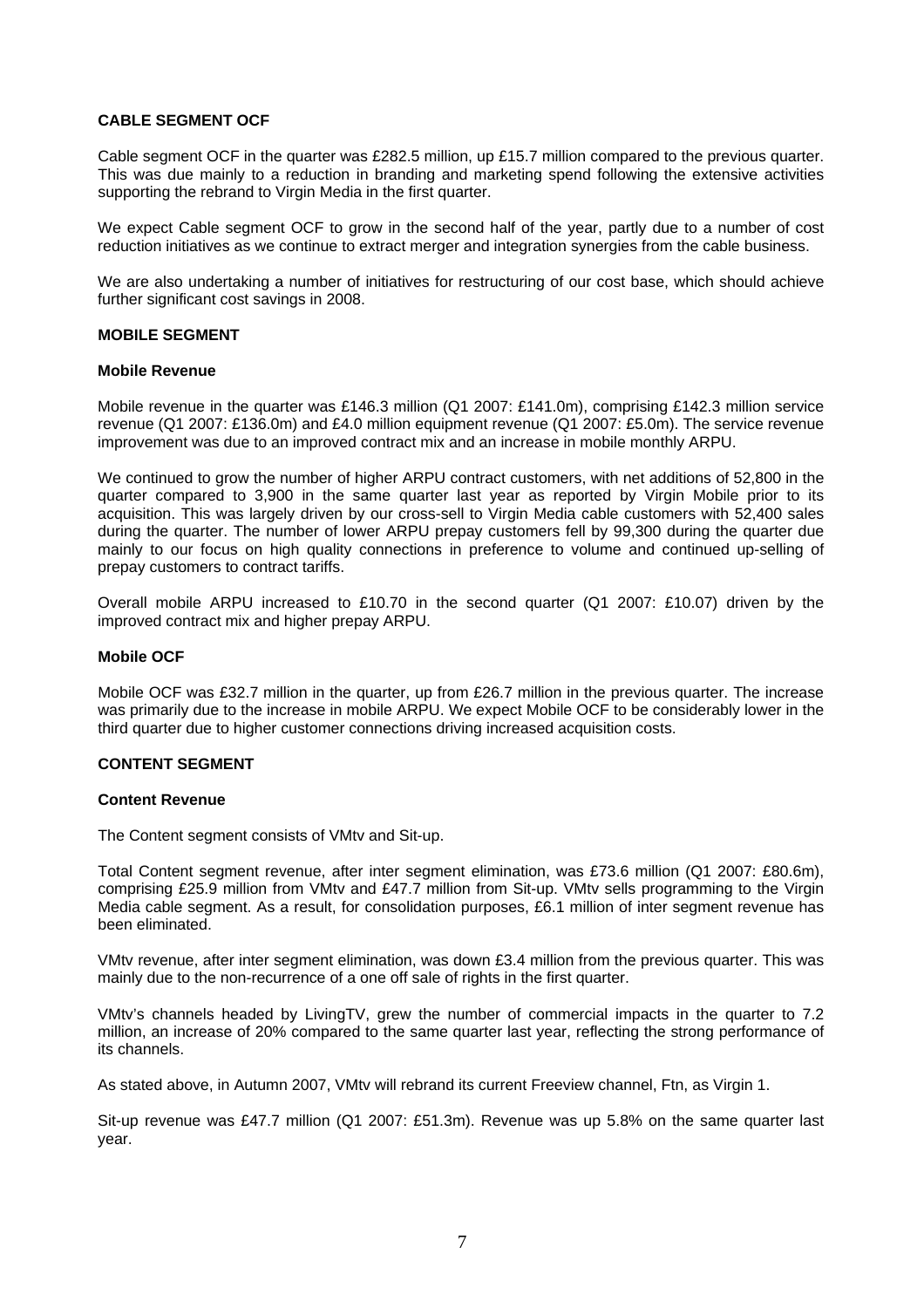## **UKTV Joint Venture**

Virgin Media owns 50% of the companies that comprise UKTV, a group of joint ventures formed with BBC Worldwide. UKTV produces a portfolio of multi-channel television channels based on the BBC's program library and which are carried on Virgin Media's cable platform and also satellite. Some channels are also available on Freeview. UKTV is the second largest Pay-TV operator in the UK by viewing share. Its most popular channel, UKTV Gold was the most popular basic pay TV channel in the country as measured by viewing share in the second quarter.

UKTV's total revenues were £49.5 million in the second quarter, and £99.1 million for the first half of the year, arising principally from subscription and advertising revenue.

Virgin Media accounts for its interest in UKTV under the equity method and recognized a share of net income of £5.4 million in the second quarter and £12.5 million for the first half of the year. UKTV's financial results are therefore not consolidated in Virgin Media's revenue, operating income or OCF.

UKTV is funded by a loan from Virgin Media, which was £156.7 million at June 30, 2007. This loan effectively acts as a revolving facility for UKTV. Virgin Media receives cash payments from UKTV in the form of dividends, interest payments, loan capital repayments and payments for consortium tax relief. These items totaled £11.2 million in the quarter and £18.0 million in the first half of the year.

Virgin Media's investment in UKTV is carried on the balance sheet at £376.4 million, which includes the outstanding £156.7 million loan.

### **Content OCF**

Content segment OCF in the quarter was £0.1 million, down £12.1 million from the prior quarter due mainly to the non-recurrence of a £7.9 million accrual reversal that occurred in the first quarter in relation to the settlement of a legal claim and higher programming costs.

### **OPERATING INCOME BEFORE DEPRECIATION, AMORTIZATION AND OTHER CHARGES (OCF)**

OCF was £315.3 million in the second quarter (Q1 2007: £305.7m). The increase was due to the increases in Cable and Mobile OCF being partially offset by the decrease in Content OCF as discussed above. OCF was up £22.0 million compared to the same quarter last year, due mainly to the acquisition of Virgin Mobile, offset by a decline in Content OCF.

OCF is expected to increase in the second half of the year mainly due to Cable segment cost reductions as discussed above.

OCF is a non-GAAP financial measure. See Appendix E for reconciliations of non-GAAP financial measures to their nearest GAAP equivalents.

### **Operating Income/Loss and Net Loss**

Operating income was £3.0 million (Q1 2007: £15.3m loss) with the increase mainly due to increased OCF and lower other charges (which relate primarily to costs in connection with our restructuring programs initiated in respect of the merger with Telewest.) This also compares with operating income of £6.3 million in the second quarter of 2006 with the decrease due mainly to higher depreciation and amortization in respect of our acquisition of Virgin Mobile, offset by increased OCF and lower other charges.

Net loss was £119.0 million (Q1 2007: £120.3m) and compares with a net loss of £195.8 million in the second quarter of 2006. The decrease in net loss compared to the second quarter of 2006 is mainly due to the absence of foreign currency transaction losses on U.S. dollar hedging arrangements (offsetting gains were recorded as a component of equity during Q2 2006).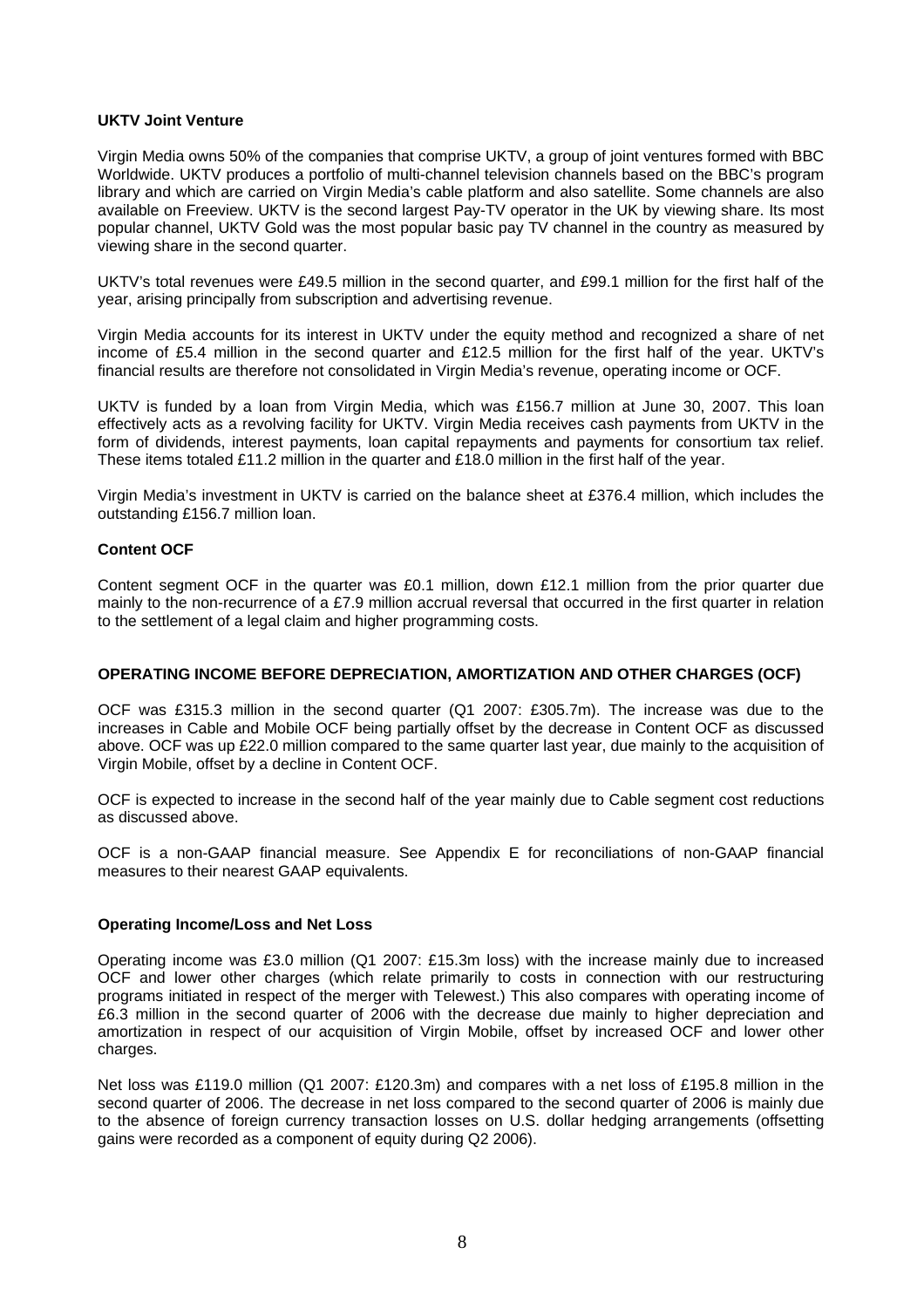## **CAPITAL EXPENDITURE**

Fixed asset additions (accrual basis) during the quarter were £156.2 million, up £1.3 million from the previous quarter.

Compared to the second quarter of 2006, fixed asset additions (accrual basis) were up £22.3 million.

The total purchase of fixed assets and intangible assets was £133.6 million in the quarter, compared to £152.6 million in the previous quarter and £128.1 million in the same quarter last year.

Fixed asset additions (accrual basis) is a non-GAAP financial measure. See Appendix E for reconciliations of non-GAAP financial measures to their nearest GAAP equivalents.

## **DEBT**

As of June 30, 2007, long term debt (net of current portion) was £6,063 million. This consisted of £4,970 million outstanding under our Senior Credit Facility, £1,013 million of Senior Notes, and £80 million of capital leases and other indebtedness. Cash and cash equivalents were £277 million.

Cash interest paid (exclusive of amounts capitalized) was £140.0 million in the quarter and £402.6 million for the last twelve months.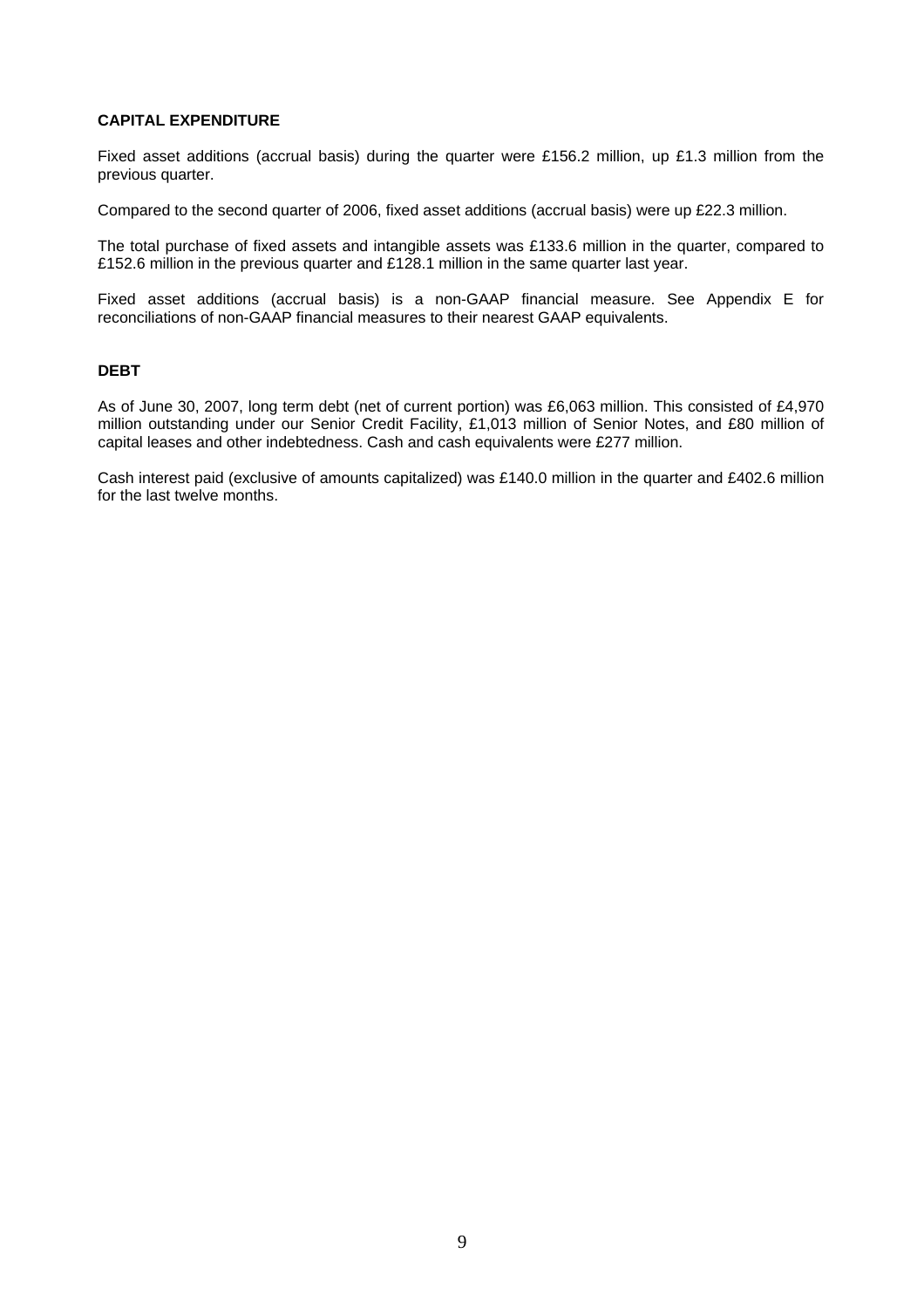## **"Safe Harbor" Statement under the Private Securities Litigation Reform Act of 1995:**

Various statements contained in this document constitute "forward-looking statements" as that term is defined under the Private Securities Litigation Reform Act of 1995. Words like "believe," "anticipate," "should," "intend," "plan," "will," "expects," "estimates," "projects," "positioned," "strategy," and similar expressions identify these forward-looking statements, which involve known and unknown risks, uncertainties and other factors that may cause our actual results, performance or achievements or industry results to be materially different from those contemplated, projected, forecasted, estimated or budgeted, whether expressed or implied, by these forward-looking statements. These factors, among others, include: (1) the ability to compete with a range of other communications and content providers; (2) the ability to manage customer churn; (3) the effect of technological changes on our businesses; (4) the continued right to use the Virgin name and logo; (5) the ability to maintain and upgrade our networks in a cost-effective and timely manner; (6) possible losses in revenues due to systems failures; (7) the ability to provide attractive programming at a reasonable cost; (8) the reliance on single-source suppliers for some equipment, software and services and third party distributors of our mobile services; (9) the functionality or market acceptance of new products that we may introduce; (10) the ability to obtain and retain expected synergies from the merger of our legacy NTL and Telewest businesses and the acquisition of Virgin Mobile; (11) rates of success in executing, managing and integrating key acquisitions, including the merger with Telewest and the acquisition of Virgin Mobile; (12) the ability to achieve business plans for the combined company; (13) the ability to fund debt service obligations through operating cash flow; (14) the ability to obtain additional financing in the future and react to competitive and technological changes; (15) the ability to comply with restrictive covenants in our indebtedness agreements; and (16) the extent to which our future earnings will be sufficient to cover our fixed charges.

These and other factors are discussed in more detail under "Risk Factors" and elsewhere in Virgin Media's Form 10-K filed with the SEC on March 1, 2007. We assume no obligation to update our forwardlooking statements to reflect actual results, changes in assumptions or changes in factors affecting these statements.

## **Virgin Mobile Acquisition**

On July 4, 2006, we completed the acquisition of Virgin Mobile Holdings (UK) plc, or Virgin Mobile. Virgin Mobile is the largest mobile virtual network operator in the United Kingdom. We have entered into a longterm trademark license agreement with Virgin Enterprises Limited pursuant to which we have changed the name of our parent company, and re-branded our existing consumer and part of our content businesses with the Virgin brand.

## **Non-GAAP Financial Measures**

We use non-GAAP financial measures with a view to providing investors with a better understanding of the operating results and underlying trends to measure past and future performance and liquidity.

We evaluate operating performance based on several non-GAAP financial measures, including (i) operating income before depreciation, amortization and other charges (OCF), and (ii) fixed asset additions (accrual basis), as we believe these are important measures of the operational strength of our business and our liquidity. Since these measures are not calculated in accordance with GAAP, they should not be considered as substitutes for operating income (loss) and purchase of fixed assets and purchase of intangible assets, respectively.

Please see Appendix E for a discussion of our use of non-GAAP financial measures and reconciliations to their nearest GAAP equivalents.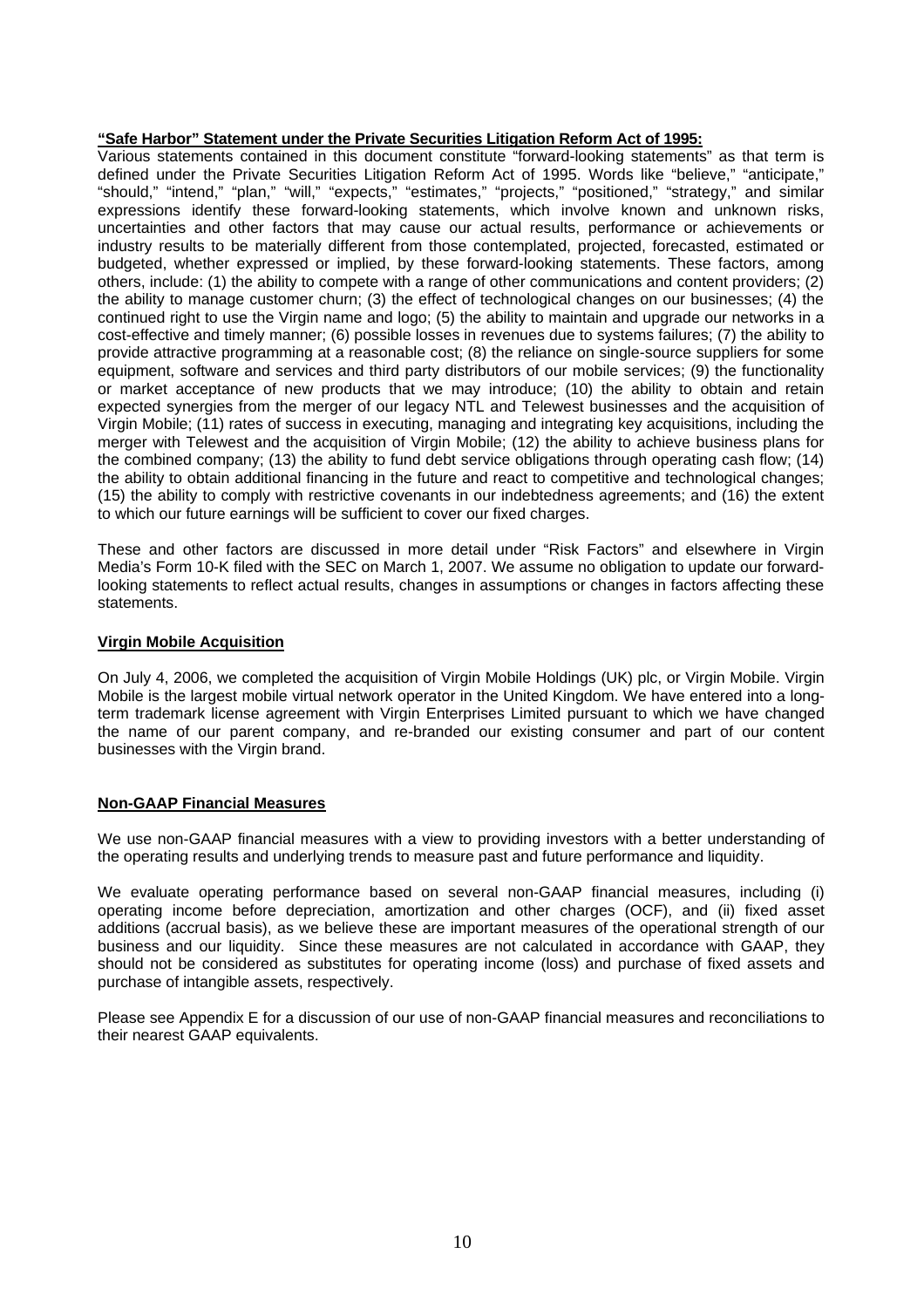## **Appendices:**

- A) Financial Statements
	- Condensed Consolidated Statements of Operations
	- Condensed Consolidated Balance Sheets
	- Condensed Consolidated Statements of Cash Flows
	- Quarterly Condensed Consolidated Statements of Operations
- B) Group Residential Operations Statistics
- C) Segmental Analysis
- D) Fixed Asset Additions (Accrual Basis)
- E) Use of Non-GAAP Financial Measures and Reconciliations to GAAP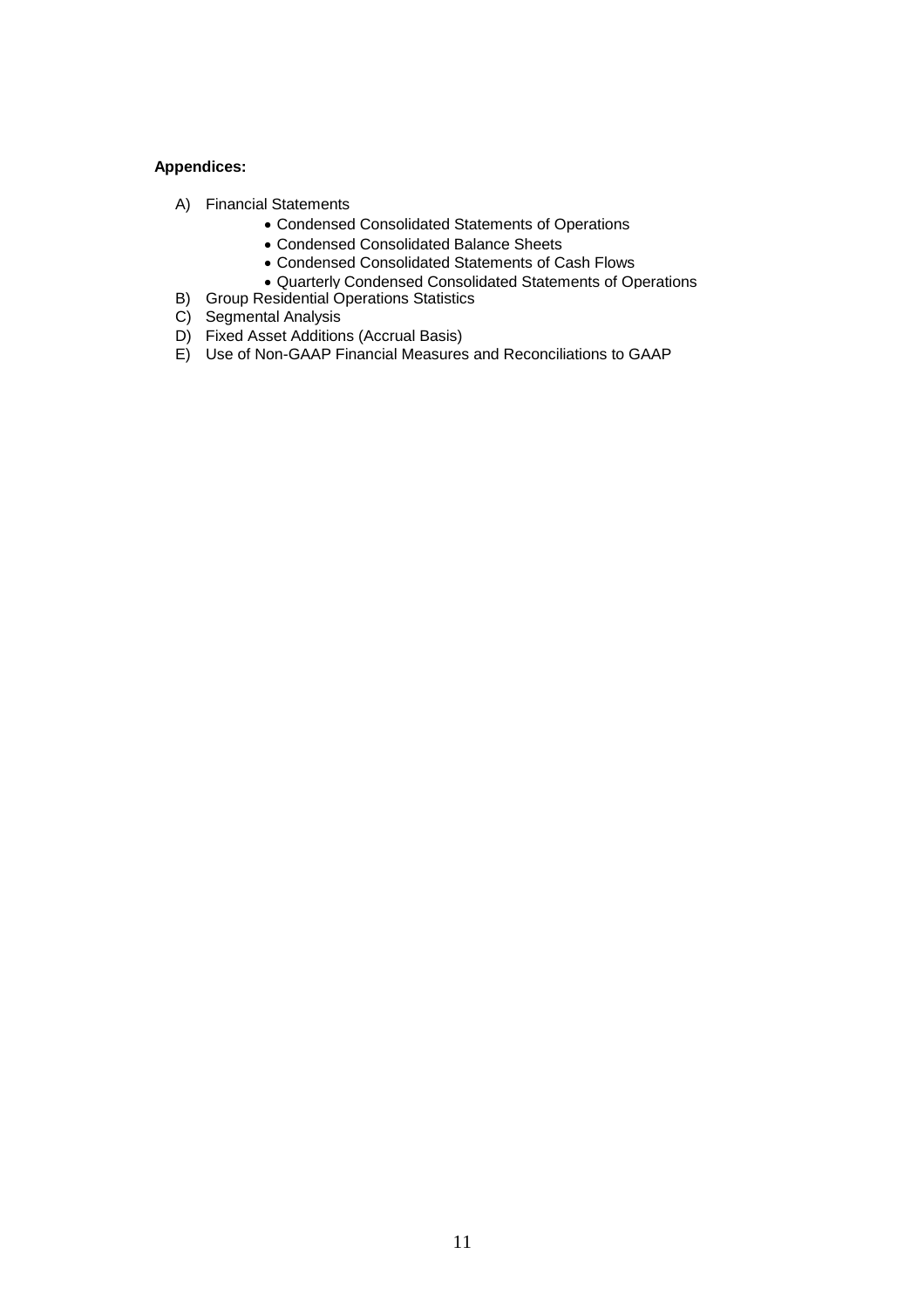# **Appendices**

## **A) FINANCIAL STATEMENTS**

#### **CONDENSED CONSOLIDATED STATEMENTS OF OPERATIONS**

(in £ millions, except share and per share data) (unaudited)

| 2006<br>2007<br>2007<br>2006<br>995.0<br>884.3<br>2,016.9<br>1,495.7<br>Revenue<br><b>Costs and expenses</b><br>622.4<br>Operating costs (exclusive of depreciation shown separately below)<br>435.1<br>367.5<br>884.4<br>244.6<br>223.5<br>511.5<br>381.6<br>Selling, general and administrative expenses<br>3.1<br>12.1<br>Other charges<br>14.7<br>20.5<br>231.6<br>219.3<br>Depreciation<br>463.7<br>368.6<br>55.6<br>154.9<br>92.4<br>Amortization<br>77.6<br>992.0<br>878.0<br>2,029.2<br>1,485.5<br>3.0<br>6.3<br>(12.3)<br>10.2<br><b>Operating income (loss)</b><br>Other income (expense)<br>7.8<br>Interest income and other, net<br>8.6<br>14.8<br>17.2<br>(128.1)<br>Interest expense<br>(135.6)<br>(246.6)<br>(219.4)<br>5.3<br>3.1<br>Share of income from equity investments<br>12.5<br>4.5<br>Foreign currency transaction gains (losses)<br>2.3<br>5.6<br>(104.1)<br>(94.1)<br>Loss on extinguishment of debt<br>(1.1)<br>(1.1)<br>(32.4)<br>(Losses) gains on derivative instruments<br>(1.0)<br>5.7<br>(1.5)<br>(3.5)<br>Loss before income taxes, minority interest and cumulative effect of<br>change in accounting principle<br>(111.8)<br>(228.6)<br>(327.5)<br>(206.0)<br>Income tax (expense) benefit<br>(7.2)<br>9.9<br>(10.7)<br>9.9<br>Minority interest<br>0.3<br>0.7<br>1.2<br>Cumulative effect of change in accounting principle<br>(195.8)<br>(239.3)<br>(315.7)<br><b>Net loss</b><br>(119.0)<br>(E1.20)<br>Basic and diluted net loss per share<br>(E0.37)<br>(E0.68)<br>(E0.74)<br>Dividends per share (in US Dollars)<br>\$0.03<br>\$0.01<br>\$0.05<br>\$0.01<br>Average number of shares outstanding (in millions)<br>287.9<br>324.8<br>262.4<br>325.5 | Three months ended<br><b>June 30,</b> |  | Six months ended<br><b>June 30,</b> |  |
|-----------------------------------------------------------------------------------------------------------------------------------------------------------------------------------------------------------------------------------------------------------------------------------------------------------------------------------------------------------------------------------------------------------------------------------------------------------------------------------------------------------------------------------------------------------------------------------------------------------------------------------------------------------------------------------------------------------------------------------------------------------------------------------------------------------------------------------------------------------------------------------------------------------------------------------------------------------------------------------------------------------------------------------------------------------------------------------------------------------------------------------------------------------------------------------------------------------------------------------------------------------------------------------------------------------------------------------------------------------------------------------------------------------------------------------------------------------------------------------------------------------------------------------------------------------------------------------------------------------------------------------------------------------------------------------------------|---------------------------------------|--|-------------------------------------|--|
|                                                                                                                                                                                                                                                                                                                                                                                                                                                                                                                                                                                                                                                                                                                                                                                                                                                                                                                                                                                                                                                                                                                                                                                                                                                                                                                                                                                                                                                                                                                                                                                                                                                                                               |                                       |  |                                     |  |
|                                                                                                                                                                                                                                                                                                                                                                                                                                                                                                                                                                                                                                                                                                                                                                                                                                                                                                                                                                                                                                                                                                                                                                                                                                                                                                                                                                                                                                                                                                                                                                                                                                                                                               |                                       |  |                                     |  |
|                                                                                                                                                                                                                                                                                                                                                                                                                                                                                                                                                                                                                                                                                                                                                                                                                                                                                                                                                                                                                                                                                                                                                                                                                                                                                                                                                                                                                                                                                                                                                                                                                                                                                               |                                       |  |                                     |  |
|                                                                                                                                                                                                                                                                                                                                                                                                                                                                                                                                                                                                                                                                                                                                                                                                                                                                                                                                                                                                                                                                                                                                                                                                                                                                                                                                                                                                                                                                                                                                                                                                                                                                                               |                                       |  |                                     |  |
|                                                                                                                                                                                                                                                                                                                                                                                                                                                                                                                                                                                                                                                                                                                                                                                                                                                                                                                                                                                                                                                                                                                                                                                                                                                                                                                                                                                                                                                                                                                                                                                                                                                                                               |                                       |  |                                     |  |
|                                                                                                                                                                                                                                                                                                                                                                                                                                                                                                                                                                                                                                                                                                                                                                                                                                                                                                                                                                                                                                                                                                                                                                                                                                                                                                                                                                                                                                                                                                                                                                                                                                                                                               |                                       |  |                                     |  |
|                                                                                                                                                                                                                                                                                                                                                                                                                                                                                                                                                                                                                                                                                                                                                                                                                                                                                                                                                                                                                                                                                                                                                                                                                                                                                                                                                                                                                                                                                                                                                                                                                                                                                               |                                       |  |                                     |  |
|                                                                                                                                                                                                                                                                                                                                                                                                                                                                                                                                                                                                                                                                                                                                                                                                                                                                                                                                                                                                                                                                                                                                                                                                                                                                                                                                                                                                                                                                                                                                                                                                                                                                                               |                                       |  |                                     |  |
|                                                                                                                                                                                                                                                                                                                                                                                                                                                                                                                                                                                                                                                                                                                                                                                                                                                                                                                                                                                                                                                                                                                                                                                                                                                                                                                                                                                                                                                                                                                                                                                                                                                                                               |                                       |  |                                     |  |
|                                                                                                                                                                                                                                                                                                                                                                                                                                                                                                                                                                                                                                                                                                                                                                                                                                                                                                                                                                                                                                                                                                                                                                                                                                                                                                                                                                                                                                                                                                                                                                                                                                                                                               |                                       |  |                                     |  |
|                                                                                                                                                                                                                                                                                                                                                                                                                                                                                                                                                                                                                                                                                                                                                                                                                                                                                                                                                                                                                                                                                                                                                                                                                                                                                                                                                                                                                                                                                                                                                                                                                                                                                               |                                       |  |                                     |  |
|                                                                                                                                                                                                                                                                                                                                                                                                                                                                                                                                                                                                                                                                                                                                                                                                                                                                                                                                                                                                                                                                                                                                                                                                                                                                                                                                                                                                                                                                                                                                                                                                                                                                                               |                                       |  |                                     |  |
|                                                                                                                                                                                                                                                                                                                                                                                                                                                                                                                                                                                                                                                                                                                                                                                                                                                                                                                                                                                                                                                                                                                                                                                                                                                                                                                                                                                                                                                                                                                                                                                                                                                                                               |                                       |  |                                     |  |
|                                                                                                                                                                                                                                                                                                                                                                                                                                                                                                                                                                                                                                                                                                                                                                                                                                                                                                                                                                                                                                                                                                                                                                                                                                                                                                                                                                                                                                                                                                                                                                                                                                                                                               |                                       |  |                                     |  |
|                                                                                                                                                                                                                                                                                                                                                                                                                                                                                                                                                                                                                                                                                                                                                                                                                                                                                                                                                                                                                                                                                                                                                                                                                                                                                                                                                                                                                                                                                                                                                                                                                                                                                               |                                       |  |                                     |  |
|                                                                                                                                                                                                                                                                                                                                                                                                                                                                                                                                                                                                                                                                                                                                                                                                                                                                                                                                                                                                                                                                                                                                                                                                                                                                                                                                                                                                                                                                                                                                                                                                                                                                                               |                                       |  |                                     |  |
|                                                                                                                                                                                                                                                                                                                                                                                                                                                                                                                                                                                                                                                                                                                                                                                                                                                                                                                                                                                                                                                                                                                                                                                                                                                                                                                                                                                                                                                                                                                                                                                                                                                                                               |                                       |  |                                     |  |
|                                                                                                                                                                                                                                                                                                                                                                                                                                                                                                                                                                                                                                                                                                                                                                                                                                                                                                                                                                                                                                                                                                                                                                                                                                                                                                                                                                                                                                                                                                                                                                                                                                                                                               |                                       |  |                                     |  |
|                                                                                                                                                                                                                                                                                                                                                                                                                                                                                                                                                                                                                                                                                                                                                                                                                                                                                                                                                                                                                                                                                                                                                                                                                                                                                                                                                                                                                                                                                                                                                                                                                                                                                               |                                       |  |                                     |  |
|                                                                                                                                                                                                                                                                                                                                                                                                                                                                                                                                                                                                                                                                                                                                                                                                                                                                                                                                                                                                                                                                                                                                                                                                                                                                                                                                                                                                                                                                                                                                                                                                                                                                                               |                                       |  |                                     |  |
|                                                                                                                                                                                                                                                                                                                                                                                                                                                                                                                                                                                                                                                                                                                                                                                                                                                                                                                                                                                                                                                                                                                                                                                                                                                                                                                                                                                                                                                                                                                                                                                                                                                                                               |                                       |  |                                     |  |
|                                                                                                                                                                                                                                                                                                                                                                                                                                                                                                                                                                                                                                                                                                                                                                                                                                                                                                                                                                                                                                                                                                                                                                                                                                                                                                                                                                                                                                                                                                                                                                                                                                                                                               |                                       |  |                                     |  |
|                                                                                                                                                                                                                                                                                                                                                                                                                                                                                                                                                                                                                                                                                                                                                                                                                                                                                                                                                                                                                                                                                                                                                                                                                                                                                                                                                                                                                                                                                                                                                                                                                                                                                               |                                       |  |                                     |  |
|                                                                                                                                                                                                                                                                                                                                                                                                                                                                                                                                                                                                                                                                                                                                                                                                                                                                                                                                                                                                                                                                                                                                                                                                                                                                                                                                                                                                                                                                                                                                                                                                                                                                                               |                                       |  |                                     |  |
|                                                                                                                                                                                                                                                                                                                                                                                                                                                                                                                                                                                                                                                                                                                                                                                                                                                                                                                                                                                                                                                                                                                                                                                                                                                                                                                                                                                                                                                                                                                                                                                                                                                                                               |                                       |  |                                     |  |
|                                                                                                                                                                                                                                                                                                                                                                                                                                                                                                                                                                                                                                                                                                                                                                                                                                                                                                                                                                                                                                                                                                                                                                                                                                                                                                                                                                                                                                                                                                                                                                                                                                                                                               |                                       |  |                                     |  |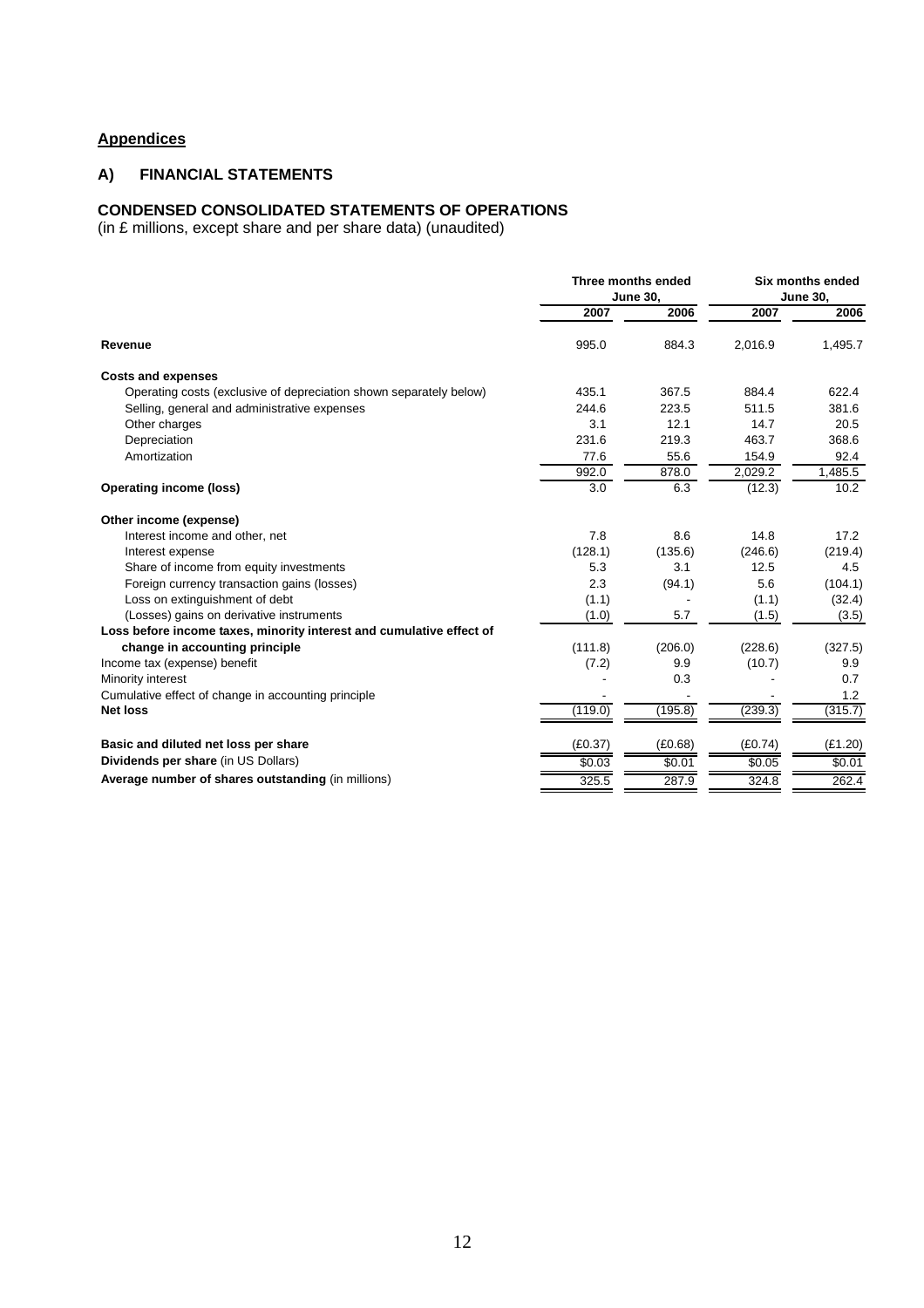# **CONDENSED CONSOLIDATED BALANCE SHEETS**

(in £ millions)

|                                                                                                                                                                                | <b>June 30,</b><br>2007 | December 31<br>2006 |
|--------------------------------------------------------------------------------------------------------------------------------------------------------------------------------|-------------------------|---------------------|
|                                                                                                                                                                                | (Unaudited)             | (See Note)          |
| <b>Assets</b>                                                                                                                                                                  |                         |                     |
| <b>Current assets</b>                                                                                                                                                          |                         |                     |
| Cash and cash equivalents                                                                                                                                                      | 277.1                   | 418.5               |
| Restricted cash                                                                                                                                                                | 5.9                     | 6.0                 |
| Accounts receivable - trade, less allowances for doubtful accounts of £32.4 (2007)                                                                                             |                         |                     |
| and £51.8 (2006)                                                                                                                                                               | 447.6                   | 461.2               |
| Inventory                                                                                                                                                                      | 80.5                    | 65.3                |
| Prepaid expenses and other current assets                                                                                                                                      | 125.2                   | 87.4                |
| Total current assets                                                                                                                                                           | 936.3                   | 1,038.4             |
| Fixed assets, net                                                                                                                                                              | 5,878.2                 | 6,026.3             |
| Goodwill and other indefinite-lived intangible assets                                                                                                                          | 2,509.1                 | 2,516.5             |
| Intangible assets, net                                                                                                                                                         | 968.5                   | 1,120.5             |
| <b>Equity investments</b>                                                                                                                                                      | 377.3                   | 371.5               |
| Other assets, net of accumulated amortization of £33.5 (2007) and £21.8 (2006)                                                                                                 | 211.4                   | 170.3               |
| <b>Total assets</b>                                                                                                                                                            | 10,880.8                | 11,243.5            |
| Liabilities and shareholders' equity                                                                                                                                           |                         |                     |
| <b>Current liabilities</b>                                                                                                                                                     |                         |                     |
| Accounts payable                                                                                                                                                               | 385.3                   | 379.6               |
| Accrued expenses and other current liabilities                                                                                                                                 | 420.3                   | 485.5               |
| VAT and employee taxes payable                                                                                                                                                 | 72.9                    | 82.8                |
| Restructuring liabilities                                                                                                                                                      | 114.4                   | 126.8               |
| Interest payable                                                                                                                                                               | 109.1                   | 158.2               |
| Deferred revenue                                                                                                                                                               | 267.9                   | 268.0               |
| Current portion of long term debt                                                                                                                                              | 30.4                    | 141.9               |
| Total current liabilities                                                                                                                                                      | 1,400.3                 | 1,642.8             |
| Long term debt, net of current portion                                                                                                                                         | 6,062.8                 | 6,017.2             |
| Deferred revenue and other long term liabilities                                                                                                                               | 287.1                   | 276.2               |
| Defered income taxes                                                                                                                                                           | 81.7                    | 77.2                |
| <b>Total liabilities</b>                                                                                                                                                       | 7,831.9                 | 8,013.4             |
| Commitments and contingent liabilities                                                                                                                                         |                         |                     |
| Shareholders' equity                                                                                                                                                           |                         |                     |
| Common stock $-$ \$.01 par value; authorized 1,000.0 and 1,000.0 (2007 and 2006) shares;<br>issued 327.7 (2007) and 326.4 (2006) and outstanding 325.7 (2007) and 323.9 (2006) |                         |                     |
| shares                                                                                                                                                                         |                         |                     |
| Common stock                                                                                                                                                                   | 1.8                     | 1.8                 |
| Additional paid-in capital                                                                                                                                                     | 4,321.7                 | 4,303.4             |
| Accumulated other comprehensive income                                                                                                                                         | 164.1                   | 116.0               |
| Accumulated deficit                                                                                                                                                            | (1,438.7)               | (1, 191.1)          |
| Total shareholders' equity                                                                                                                                                     | 3,048.9                 | 3,230.1             |
| Total liabilities and shareholders' equity                                                                                                                                     | 10,880.8                | 11,243.5            |

Note: The balance sheet at December 31, 2006 has been derived from the audited financial statements at that date.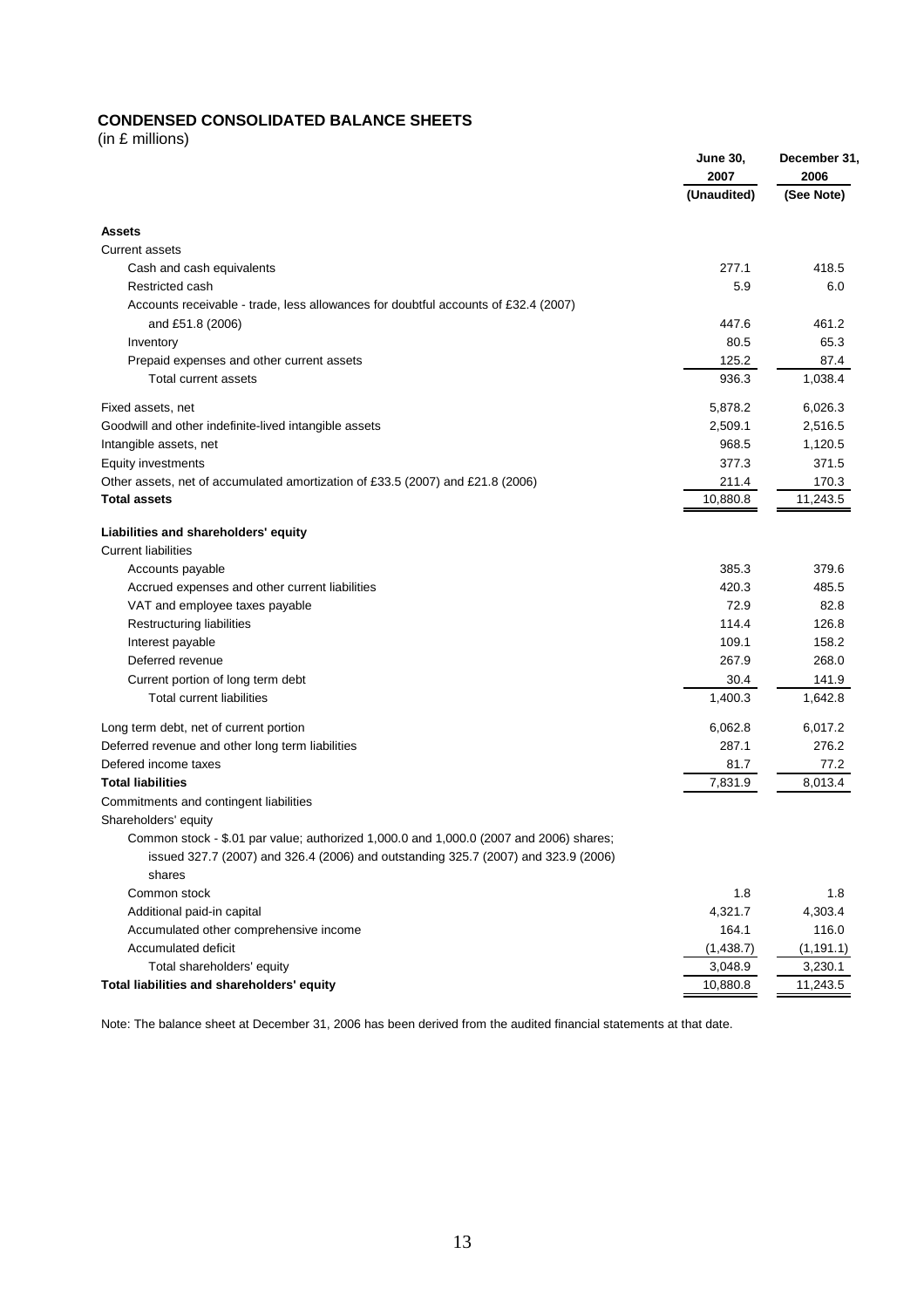# **CONDENSED CONSOLIDATED STATEMENTS OF CASH FLOWS**

(in £ millions) (unaudited)

|                                                                           | Six months ended |            |  |
|---------------------------------------------------------------------------|------------------|------------|--|
|                                                                           | <b>June 30,</b>  |            |  |
|                                                                           | 2007             | 2006       |  |
| Net cash provided by operating activities                                 | 224.4            | 243.8      |  |
| <b>Investing activities</b>                                               |                  |            |  |
| Purchase of fixed and intangible assets                                   | (286.2)          | (263.4)    |  |
| Income from equity investments                                            | 6.2              | 13.6       |  |
| Acquisitions, net of cash acquired                                        | (1.0)            | (2,013.7)  |  |
| Other                                                                     | 2.1              | 5.1        |  |
| Net cash used in investing activites                                      | (278.9)          | (2, 258.4) |  |
| <b>Financing activities</b>                                               |                  |            |  |
| New borrowings, net of financing fees                                     | 874.5            | 6,665.8    |  |
| Principal payments on long term debt and capital leases                   | (954.7)          | (4,963.5)  |  |
| Proceeds from employee stock option exercises                             | 4.0              | 30.3       |  |
| Dividends paid                                                            | (8.3)            | (1.6)      |  |
| Net cash (used in) provided by financing activities                       | (84.5)           | 1,731.0    |  |
| Effect of exchange rate changes on cash and cash equivalents              | (2.4)            | (9.9)      |  |
| Decrease in cash and cash equivalents                                     | (141.4)          | (293.5)    |  |
| Cash and cash equivalents, beginning of period                            | 418.5            | 735.2      |  |
| Cash and cash equivalents, end of period                                  | 277.1            | 441.7      |  |
| Supplemental disclosure of cash flow information                          |                  |            |  |
| Cash paid during the period for interest exclusive of amounts capitalized | 295.0            | 219.5      |  |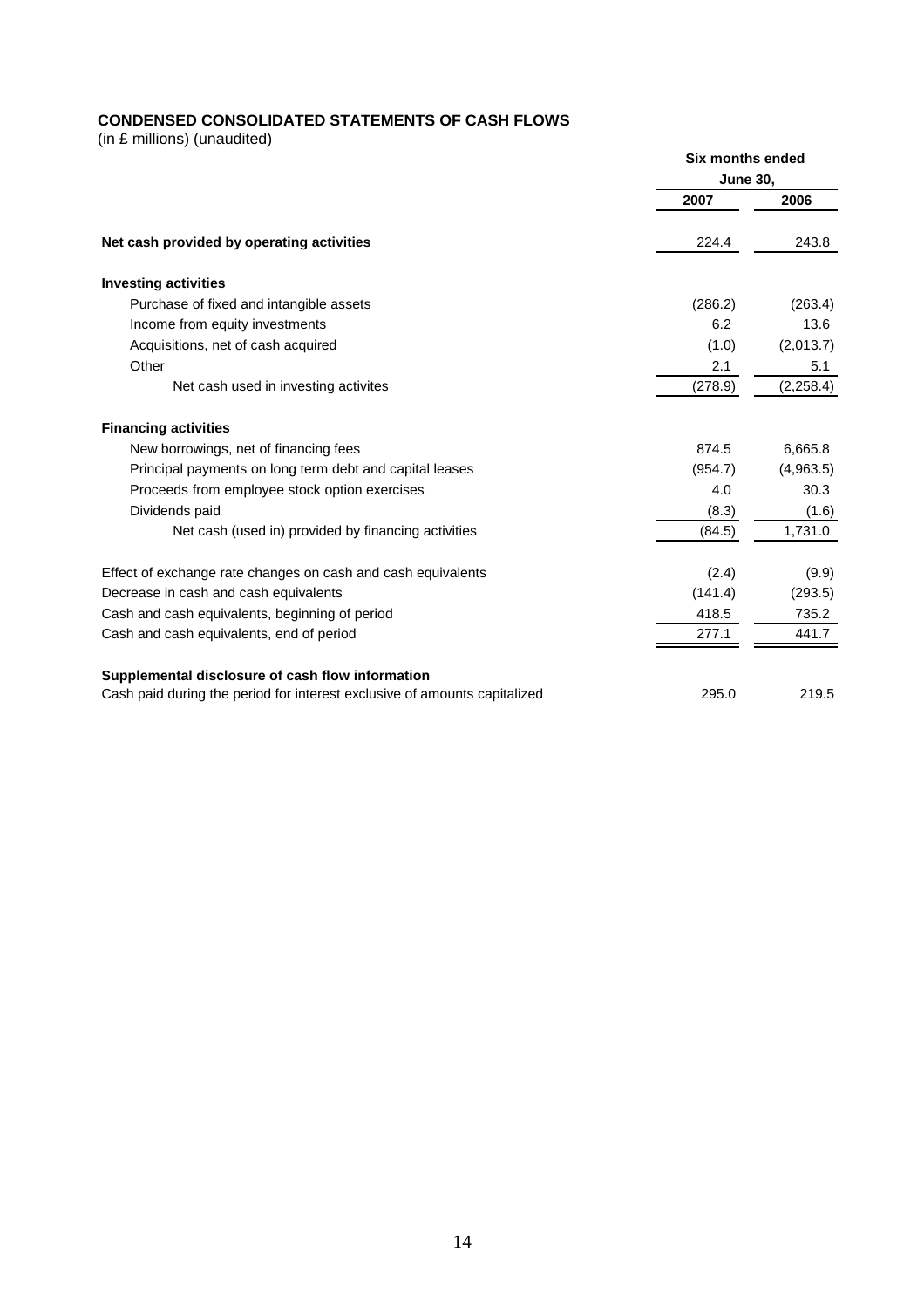# **QUARTERLY CONDENSED CONSOLIDATED STATEMENTS OF OPERATIONS**

(in £ millions, except share and per share data) (unaudited)

|                                                                    |         |         | Three months ended |         |         |
|--------------------------------------------------------------------|---------|---------|--------------------|---------|---------|
|                                                                    | Jun 30, | Mar 31, | Dec 31,            | Sep 30, | Jun 30, |
|                                                                    | 2007    | 2007    | 2006               | 2006    | 2006    |
| Revenue                                                            | 995.0   | 1,021.9 | 1,081.6            | 1,024.9 | 884.3   |
| <b>Costs and expenses</b>                                          |         |         |                    |         |         |
| Operating costs (exclusive of depreciation shown separately below) | 435.1   | 449.3   | 510.4              | 440.0   | 367.5   |
| Selling, general and administrative expenses                       | 244.6   | 266.9   | 258.2              | 267.1   | 223.5   |
| Other charges                                                      | 3.1     | 11.6    | 15.6               | 30.9    | 12.1    |
| Depreciation                                                       | 231.6   | 232.1   | 207.9              | 222.6   | 219.3   |
| Amortization                                                       | 77.6    | 77.3    | 80.3               | 73.9    | 55.6    |
| Total costs and expenses                                           | 992.0   | 1,037.2 | 1,072.4            | 1,034.5 | 878.0   |
| <b>Operating income (loss)</b>                                     | 3.0     | (15.3)  | 9.2                | (9.6)   | 6.3     |
| Other income (expense)                                             |         |         |                    |         |         |
| Interest income and other, net                                     | 7.8     | 7.0     | 10.4               | 7.1     | 8.6     |
| Interest expense                                                   | (128.1) | (118.5) | (124.8)            | (113.2) | (135.6) |
| Share of income from equity investments                            | 5.3     | 7.2     | 4.1                | 3.9     | 3.1     |
| Foreign currency transaction gains (losses)                        | 2.3     | 3.3     | 7.7                | 6.3     | (94.1)  |
| (Loss) gain on extinguishment of debt                              | (1.1)   | ÷,      | 0.1                | (0.5)   |         |
| (Losses) gains on derivative instruments                           | (1.0)   | (0.5)   | 3.2                | 1.6     | 5.7     |
| Loss from continuing operations before income taxes, minority      |         |         |                    |         |         |
| interest and cumulative effect of change in accounting principle   | (111.8) | (116.8) | (90.1)             | (104.4) | (206.0) |
| Income tax (expense) benefit                                       | (7.2)   | (3.5)   | 1.0                | 0.9     | 9.9     |
| Minority interest                                                  |         |         | 1.0                | (0.7)   | 0.3     |
| Loss from continuing operations                                    | (119.0) | (120.3) | (88.1)             | (104.2) | (195.8) |
| <b>Discontinued operations</b>                                     |         |         |                    |         |         |
| Income from discontinued operations before income taxes            |         |         |                    |         |         |
| (Loss) gain on disposal of assets                                  |         |         | (0.2)              | 8.1     |         |
| Income tax expense                                                 |         |         |                    |         |         |
| Income from discontinued operations                                |         |         | (0.2)              | 8.1     |         |
|                                                                    |         |         |                    |         |         |
| Cumulative effect of change in accounting principle                |         |         | (33.8)             |         |         |
| <b>Net loss</b>                                                    | (119.0) | (120.3) | (122.1)            | (96.1)  | (195.8) |
| Basic and diluted loss from continuing operations per share        | (E0.37) | (E0.37) | (E0.27)            | (E0.32) | (E0.68) |
| Basic and diluted income from discontinued operations per share    |         |         |                    | £0.02   |         |
| Basic and diluted loss from cumulative effect of change in         |         |         |                    |         |         |
| accounting principle per share                                     |         |         | (E0.10)            |         |         |
| Basic and diluted net loss per share                               | (£0.37) | (E0.37) | (E0.37)            | (E0.30) | (E0.68) |
| Average number of shares outstanding (in millions)                 | 325.5   | 324.2   | 323.8              | 322.0   | 287.9   |
|                                                                    |         |         |                    |         |         |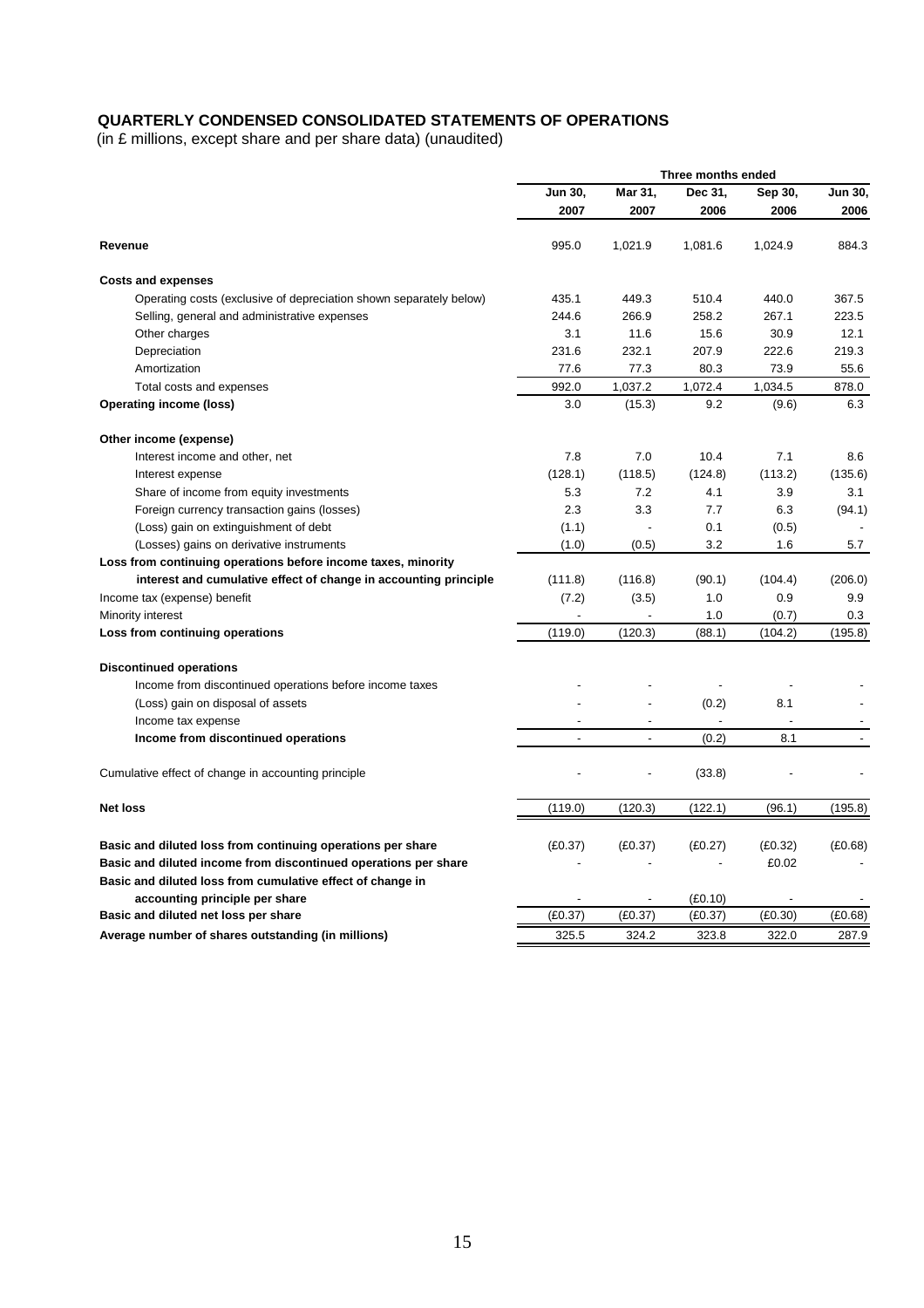# **B) GROUP RESIDENTIAL OPERATIONS STATISTICS**

(data in 000's)

|                                          |                  |                  |                  |                  | Pro Forma (1)   |
|------------------------------------------|------------------|------------------|------------------|------------------|-----------------|
|                                          | Q2-07            | Q1-07            | Q4-06            | Q3-06            | Q2-06           |
| <b>Group RGUs</b><br><b>Opening RGUs</b> | 15,384.1         | 15,354.5         | 15,272.0         | 15,100.1         | 15,007.4        |
| Data Cleanse (2)                         | 4.2              |                  |                  |                  | (69.0)          |
| <b>Adjusted Opening RGUs</b>             | 15,388.3         | 15,354.5         | 15,272.0         | 15,100.1         | 14,938.4        |
| Net RGU adds                             | (40.3)           | 29.6             | 82.5             | 171.9            | 161.7           |
| <b>Closing Group RGUs</b>                | 15,348.0         | 15,384.1         | 15,354.5         | 15,272.0         | 15,100.1        |
| <b>Group RGUs</b>                        |                  |                  |                  |                  |                 |
| Telephone                                |                  |                  |                  |                  |                 |
| On-net                                   | 3,993.8          | 4,050.6          | 4,114.0          | 4,178.3          | 4,233.0         |
| Off-net                                  | 75.5             | 65.1             | 44.5             | 43.4             | 47.7            |
|                                          | 4,069.3          | 4,115.7          | 4,158.5          | 4,221.7          | 4,280.7         |
| On-net TV                                | 3,396.6          | 3,390.0          | 3,353.9          | 3,315.4          | 3,293.1         |
| On-net DTV                               | 3, 125.3         | 3,081.1          | 3,005.9          | 2,922.0          | 2,836.2         |
| <b>Broadband</b>                         |                  |                  |                  |                  |                 |
| On-net                                   | 3,191.9          | 3,146.4          | 3,058.5          | 2,980.4          | 2,902.3         |
| Off-net                                  | 275.2            | 270.5            | 260.8            | 242.8            | 235.0           |
|                                          | 3,467.1          | 3,416.9          | 3,319.3          | 3,223.2          | 3,137.3         |
| Mobile                                   |                  |                  |                  |                  |                 |
| Prepay                                   | 4,115.9          | 4,215.2          | 4,330.7          | 4,390.9          | 4,292.8         |
| Contract                                 | 299.1<br>4,415.0 | 246.3<br>4,461.5 | 192.1<br>4,522.8 | 120.8<br>4,511.7 | 96.2<br>4,389.0 |
|                                          |                  |                  |                  |                  |                 |
| <b>Total RGUs</b>                        | 15,348.0         | 15,384.1         | 15,354.5         | 15,272.0         | 15,100.1        |
| Net RGU adds (2)                         |                  |                  |                  |                  |                 |
| Telephone                                |                  |                  |                  |                  |                 |
| On-net                                   | (56.9)           | (63.4)           | (64.3)           | (54.6)           | (21.6)          |
| Off-net                                  | 10.4             | 20.6             | 1.1              | (4.3)            | (5.5)           |
|                                          | (46.5)           | (42.8)           | (63.2)           | (58.9)           | (27.1)          |
| On-net TV                                | 2.2              | 36.1             | 38.5             | 22.2             | 8.3             |
| On-net DTV                               | 40.0             | 75.2             | 83.9             | 85.8             | 73.8            |
| <b>Broadband</b>                         |                  |                  |                  |                  |                 |
| On-net                                   | 45.8             | 87.9             | 78.1             | 78.1             | 104.9           |
| Off-net                                  | 4.7              | 9.7              | 18.0             | 7.8              | 10.2            |
| Mobile                                   | 50.5             | 97.6             | 96.1             | 85.9             | 115.1           |
| Prepay                                   | (99.3)           | (115.5)          | (60.2)           | 98.1             | 61.4            |
| Contract                                 | 52.8             | 54.2             | 71.3             | 24.6             | 3.9             |
|                                          | (46.5)           | (61.3)           | 11.1             | 122.7            | 65.3            |
| <b>Total Net RGU adds</b>                | (40.3)           | 29.6             | 82.5             | 171.9            | 161.7           |

#### **Notes**

(1) Subscriber information for Q2-06 is on a pro forma combined basis assuming that the acquisition of Virgin Mobile had occurred on January 1, 2006.

(2) Data cleanse activity in Q2-07 resulted in an increase of 4,200 RGUs, an increase of approximately 4,400 Television and 100 Telephone RGUs and a decrease of approximately 300 Broadband RGUs. Net RGU adds above exclude the data cleanse increases/decrease.

Data cleanse activity in Q2-06 resulted in a decrease of 69,000 RGUs, a decrease of approximately 13,500 Telephone, 24,400 Broadband and 31,100 TV RGUs. Data cleanse activity in Q2-06 is a result of more closely aligning customer definitions between old NTL and old Telewest together with the removal of approximately 20,000 inactive backlog customers in old NTL.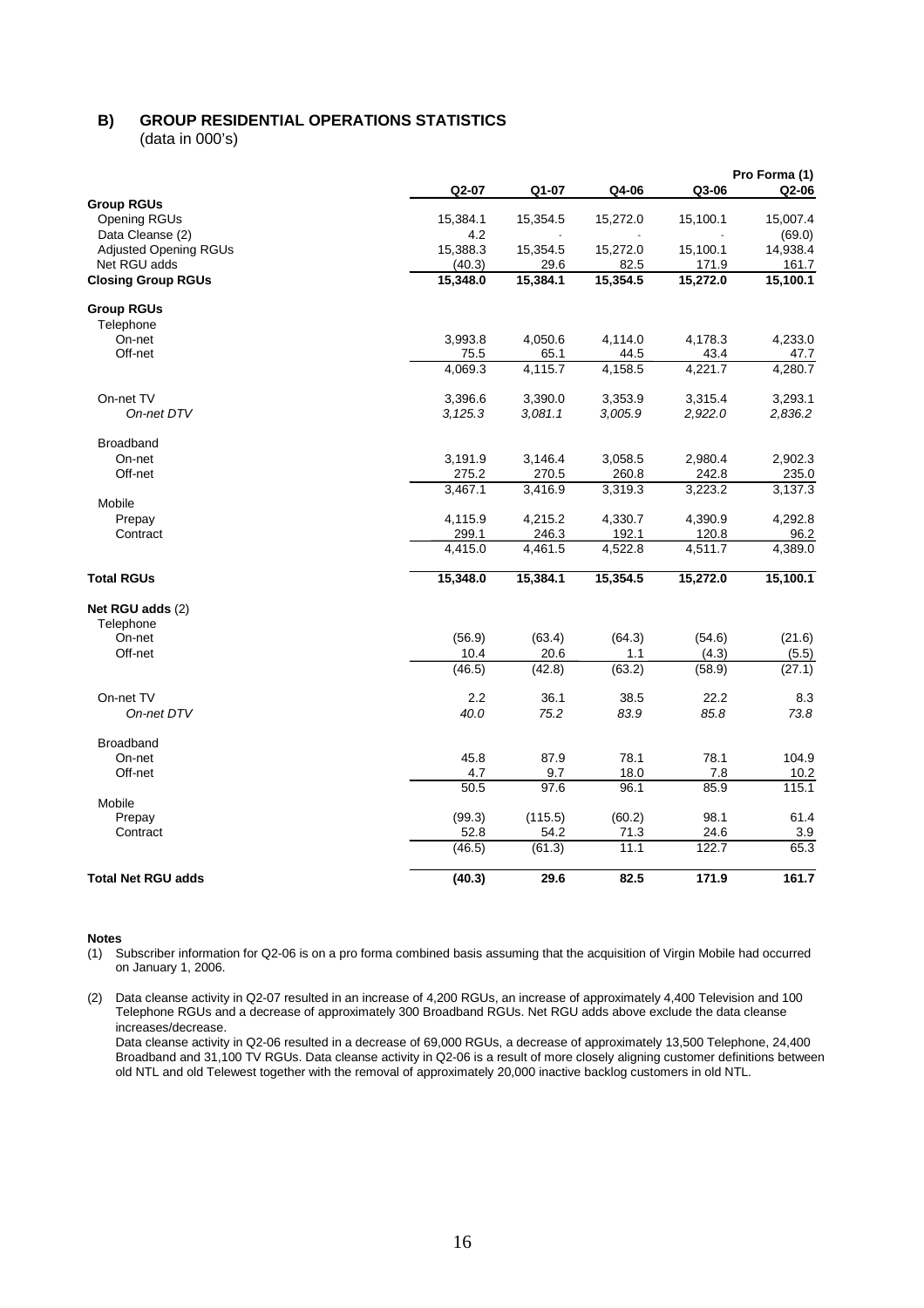## **RESIDENTIAL CABLE OPERATIONS STATISTICS (excluding Off-net and Mobile)**

(data in 000's except percentages, RGU/Customer and ARPU)

|                                                                                                                      | Q2-07                                                    | Q1-07                                                    | Q4-06                                                    | Q3-06                                                    | Q2-06                                                    |
|----------------------------------------------------------------------------------------------------------------------|----------------------------------------------------------|----------------------------------------------------------|----------------------------------------------------------|----------------------------------------------------------|----------------------------------------------------------|
| <b>Customers</b><br><b>Opening Customers</b><br>Data Cleanse (1)                                                     | 4,807.6                                                  | 4,854.5                                                  | 4,891.5                                                  | 4,928.7                                                  | 4,983.8<br>(36.2)                                        |
| <b>Adjusted Opening Customers</b>                                                                                    | 4,807.6                                                  | 4,854.5                                                  | 4,891.5                                                  | 4,928.7                                                  | 4,947.6                                                  |
| Gross customer adds<br><b>Total Customer disconnections</b><br>Net customer adds                                     | 191.9<br>(262.2)<br>(70.3)                               | 184.3<br>(231.2)<br>(46.9)                               | 213.5<br>(250.5)<br>(37.0)                               | 229.2<br>(266.5)<br>(37.3)                               | 192.3<br>(211.2)<br>(18.9)                               |
| <b>Closing Customers</b>                                                                                             | 4,737.3                                                  | 4,807.6                                                  | 4,854.5                                                  | 4,891.5                                                  | 4,928.7                                                  |
| Monthly customer churn %                                                                                             | 1.8%                                                     | 1.6%                                                     | 1.7%                                                     | 1.8%                                                     | 1.5%                                                     |
| <b>Cable RGUs</b><br>Opening RGUs                                                                                    | 10,587.0                                                 | 10,526.4                                                 | 10,474.1                                                 | 10,428.4                                                 | 10,405.7                                                 |
| Data Cleanse (1)<br><b>Adjusted Opening RGUs</b><br>Net RGU adds                                                     | 4.2<br>10,591.2<br>(8.9)                                 | 10,526.4<br>60.6                                         | 10,474.1<br>52.3                                         | 10,428.4<br>45.7                                         | (69.0)<br>10,336.7<br>91.7                               |
| <b>Closing RGUs</b>                                                                                                  | 10,582.3                                                 | 10,587.0                                                 | 10,526.4                                                 | 10,474.1                                                 | 10,428.4                                                 |
| Net RGU Adds (1)<br>Telephone                                                                                        | (56.9)                                                   | (63.4)                                                   | (64.3)                                                   | (54.6)                                                   | (21.6)                                                   |
| Television<br><b>DTV</b>                                                                                             | 2.2<br>40.0                                              | 36.1<br>75.2                                             | 38.5<br>83.9                                             | 22.2<br>85.8                                             | 8.3<br>73.8                                              |
| <b>Broadband</b>                                                                                                     | 45.8                                                     | 87.9                                                     | 78.1                                                     | 78.1                                                     | 104.9                                                    |
| <b>Total Net RGU Adds</b>                                                                                            | (8.9)                                                    | 60.6                                                     | 52.3                                                     | 45.7                                                     | 91.7                                                     |
| <b>Revenue Generating Units (RGUs)</b><br>Telephone<br>Television                                                    | 3,993.8<br>3,396.6                                       | 4,050.6<br>3,390.0                                       | 4,114.0<br>3,353.9                                       | 4,178.3<br>3,315.4                                       | 4,233.0<br>3,293.1                                       |
| <b>DTV</b><br><b>Broadband</b>                                                                                       | 3,125.3<br>3,191.9                                       | 3,081.1<br>3,146.4                                       | 3,005.9<br>3,058.5                                       | 2,922.0<br>2,980.4                                       | 2,836.2<br>2,902.3                                       |
| <b>Total RGUs</b>                                                                                                    | 10,582.3                                                 | 10,587.0                                                 | 10,526.4                                                 | 10,474.1                                                 | 10,428.4                                                 |
| <b>RGU / Customer</b>                                                                                                | 2.23                                                     | 2.20                                                     | 2.17                                                     | 2.14                                                     | 2.12                                                     |
| <b>Bundled Customers</b><br>Dual RGU<br>Triple RGU<br>Percentage of dual or triple RGUs<br>Percentage of triple RGUs | 1,563.0<br>2,141.0<br>78.2%<br>45.2%                     | 1,657.7<br>2,061.2<br>77.4%<br>42.9%                     | 1,725.7<br>1,972.8<br>76.2%<br>40.6%                     | 1,798.3<br>1,892.1<br>75.4%<br>38.7%                     | 1,838.9<br>1,830.4<br>74.4%<br>37.1%                     |
| <b>Cable ARPU</b><br>ARPU calculation:<br>On-net revenues                                                            | £42.16<br>£603,100                                       | £42.75<br>£620,000                                       | £42.82<br>£626,700                                       | £42.48<br>£625,400                                       | £42.21<br>£628,400                                       |
| Average customers                                                                                                    | 4,768.0                                                  | 4,834.9                                                  | 4,878.8                                                  | 4,907.4                                                  | 4,962.3                                                  |
| <b>Homes Marketable On-net</b>                                                                                       |                                                          |                                                          |                                                          |                                                          |                                                          |
| Telephone<br><b>ATV</b><br><b>DTV</b><br><b>Broadband</b><br><b>Total homes</b>                                      | 12,349.5<br>12,697.4<br>12,046.5<br>11,803.0<br>12,697.4 | 12,348.2<br>12,696.2<br>12,045.2<br>11,801.7<br>12,696.2 | 12,431.4<br>12,509.7<br>11,986.3<br>11,819.6<br>12,509.7 | 12,427.1<br>12,505.5<br>11,982.2<br>11,815.4<br>12,505.5 | 12,312.7<br>12,661.1<br>12,009.7<br>11,766.2<br>12,661.1 |
| Penetration of Homes Marketable On-net                                                                               |                                                          |                                                          |                                                          |                                                          |                                                          |
| Telephone<br><b>Television - Total</b><br>Television - DTV<br><b>Broadband</b>                                       | 32.3%<br>26.8%<br>25.9%<br>27.0%                         | 32.8%<br>26.7%<br>25.6%<br>26.7%                         | 33.1%<br>26.8%<br>25.1%<br>25.9%                         | 33.6%<br>26.5%<br>24.4%<br>25.2%                         | 34.4%<br>26.0%<br>23.6%<br>24.7%                         |
| <b>Total Customer</b>                                                                                                | 37.3%                                                    | 37.9%                                                    | 38.8%                                                    | 39.1%                                                    | 38.9%                                                    |

**Note**

(1) Data cleanse activity in Q2-07 did not result in a change in customer numbers but did result in an increase of 4,200 RGUs comprising of an increase of approximately 4,400 Television and 100 Telephone RGUs and a decrease of approximately 300 Broadband RGUs. Net RGU adds above exclude the data cleanse increases/decrease.

Data cleanse activity in Q2-06 resulted in a decrease of 36,200 customers and 69,000 RGUs, a decrease of approximately 13,500 Telephone, 24,400 Broadband and 31,100 TV RGUs. Data cleanse activity in Q2-06 is a result of more closely aligning customer definitions between old NTL and old Telewest together with the removal of approximately 20,000 inactive backlog customers in old NTL.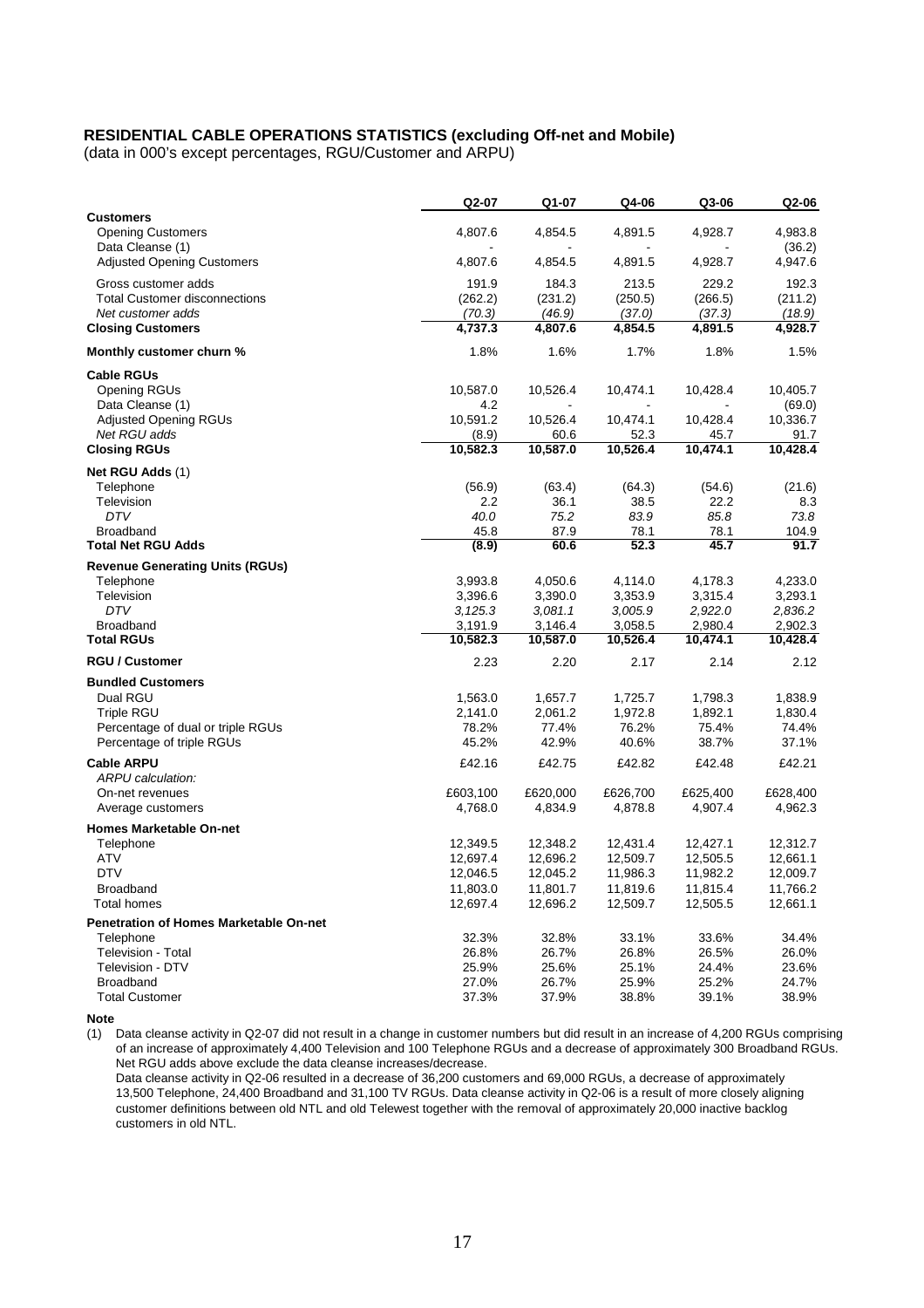## **CABLE SEGMENT OFF-NET OPERATIONS STATISTICS**

(data in 000's)

|                     | Q2-07 | Q1-07 | Q4-06 | Q3-06 | Q2-06 |
|---------------------|-------|-------|-------|-------|-------|
| <b>Off-net RGUs</b> |       |       |       |       |       |
| Opening RGUs        |       |       |       |       |       |
| Telephone (1)       | 65.1  | 44.5  | 43.4  | 47.7  | 53.2  |
| Broadband           | 270.5 | 260.8 | 242.8 | 235.0 | 224.8 |
|                     | 335.6 | 305.3 | 286.2 | 282.7 | 278.0 |
| Net RGU adds        |       |       |       |       |       |
| Telephone (1)       | 10.4  | 20.6  | 1.1   | (4.3) | (5.5) |
| <b>Broadband</b>    | 4.7   | 9.7   | 18.0  | 7.8   | 10.2  |
|                     | 15.1  | 30.3  | 19.1  | 3.5   | 4.7   |
| <b>Closing RGUs</b> |       |       |       |       |       |
| Telephone (1)       | 75.5  | 65.1  | 44.5  | 43.4  | 47.7  |
| <b>Broadband</b>    | 275.2 | 270.5 | 260.8 | 242.8 | 235.0 |
|                     | 350.7 | 335.6 | 305.3 | 286.2 | 282.7 |

**Note**

(1) Off-net Telephone RGUs in Q2-06, Q3-06 and Q4-06 have been restated from previously reported numbers.

# **MOBILE OPERATIONS STATISTICS**

(data in 000's except ARPU)

|                                     | Q2-07    | Q1-07    | Q4-06    | Q3-06    | $Q2-06(1)$ |
|-------------------------------------|----------|----------|----------|----------|------------|
| <b>Mobile Customers (2)</b>         |          |          |          |          |            |
| <b>Opening Customers</b>            |          |          |          |          |            |
| Prepay                              | 4.215.2  | 4.330.7  | 4.390.9  | 4.292.8  | 4,231.4    |
| Contract                            | 246.3    | 192.1    | 120.8    | 96.2     | 92.3       |
|                                     | 4,461.5  | 4,522.8  | 4,511.7  | 4,389.0  | 4,323.7    |
| Net customer adds                   |          |          |          |          |            |
| Prepay                              | (99.3)   | (115.5)  | (60.2)   | 98.1     | 61.4       |
| Contract                            | 52.8     | 54.2     | 71.3     | 24.6     | 3.9        |
|                                     | (46.5)   | (61.3)   | 11.1     | 122.7    | 65.3       |
| <b>Closing Mobile Customers (2)</b> |          |          |          |          |            |
| Prepay                              | 4.115.9  | 4.215.2  | 4.330.7  | 4.390.9  | 4.292.8    |
| Contract                            | 299.1    | 246.3    | 192.1    | 120.8    | 96.2       |
|                                     | 4,415.0  | 4,461.5  | 4,522.8  | 4,511.7  | 4,389.0    |
| Mobile monthly ARPU (3)             | £10.70   | £10.07   | £10.59   | £10.28   |            |
| Service revenue                     | £142,300 | £136,000 | £141,800 | £132,500 |            |
| Average customers                   | 4,434.7  | 4,499.3  | 4,465.4  | 4,294.8  |            |
| ARPU calculation:                   |          |          |          |          |            |

#### **Notes**

(1) Mobile customer information prior to acquisition has been taken, without adjustment, from Virgin Mobile's historical information.

(2) Mobile customer information is for active customers. Prepay customers are defined as active customers if they have made an outbound event in the preceding 90 days. Contract customers are defined as active customers if they have been provisioned and have not been disconnected.

(3) Mobile monthly ARPU is calculated on service revenue for the periods since acquisition divided by the average number of active customers for the periods since acquisition, divided by three.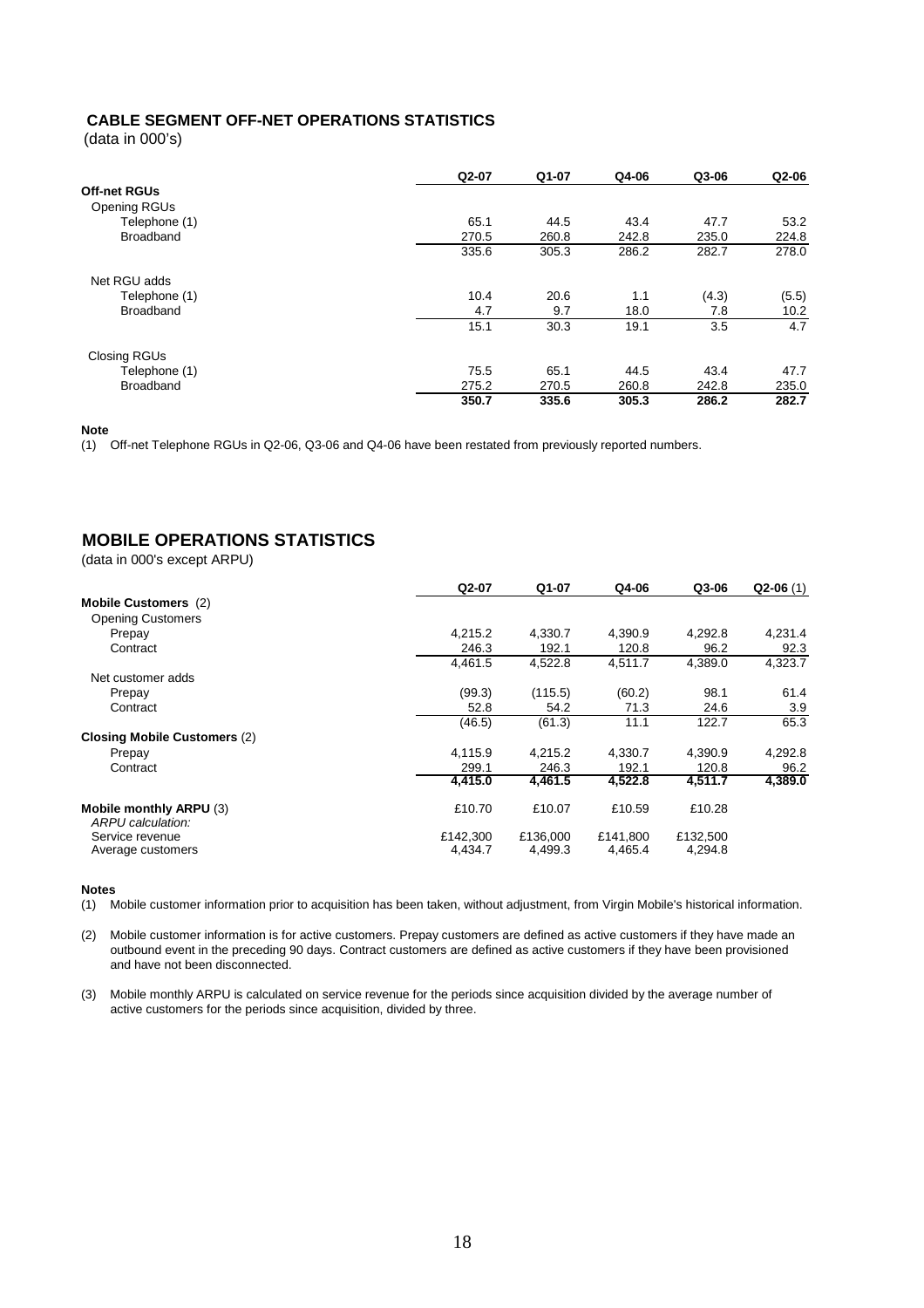## **C) SEGMENTAL ANALYSIS**

(in £ millions) (unaudited)

|                                         | Three months ended |         |                      |         |                |  |  |
|-----------------------------------------|--------------------|---------|----------------------|---------|----------------|--|--|
|                                         | Jun 30,            | Mar 31, | Dec 31,              | Sep 30, | <b>Jun 30,</b> |  |  |
|                                         | 2007               | 2007    | 2006                 | 2006    | 2006           |  |  |
| Revenue                                 |                    |         |                      |         |                |  |  |
| Cable segment                           |                    |         |                      |         |                |  |  |
| Consumer                                | 620.2              | 638.1   | 645.4                | 643.7   | 645.1          |  |  |
| <b>Business</b>                         | 155.9              | 163.1   | 169.0                | 162.3   | 160.1          |  |  |
| Total                                   | 776.1              | 801.2   | 814.4                | 806.0   | 805.2          |  |  |
| Inter segment revenue                   | (1.0)              | (0.9)   | (1.2)                | (0.9)   | (0.4)          |  |  |
|                                         | 775.1              | 800.3   | 813.2                | 805.1   | 804.8          |  |  |
| Mobile segment                          |                    |         |                      |         |                |  |  |
| Virgin Mobile                           | 146.3              | 141.0   | 151.4                | 140.4   |                |  |  |
| Inter segment revenue                   |                    |         | 0.3                  |         |                |  |  |
|                                         | 146.3              | 141.0   | 151.7                | 140.4   |                |  |  |
| Content segment                         |                    |         |                      |         |                |  |  |
| Virgin Media TV                         | 32.0               | 35.2    | 40.5                 | 37.8    | 40.1           |  |  |
| Sit-up                                  | 47.7               | 51.3    | 82.0                 | 47.5    | 45.1           |  |  |
| Total                                   | 79.7               | 86.5    | 122.5                | 85.3    | 85.2           |  |  |
| Inter segment revenue                   | (6.1)              | (5.9)   | (5.8)                | (5.9)   | (5.7)          |  |  |
|                                         | 73.6               | 80.6    | 116.7                | 79.4    | 79.5           |  |  |
| <b>Total revenue</b>                    | 995.0              | 1,021.9 | $1,081.\overline{6}$ | 1,024.9 | 884.3          |  |  |
| Segment OCF (1)                         |                    |         |                      |         |                |  |  |
|                                         | 282.5              | 266.8   | 296.8                | 296.3   | 284.5          |  |  |
| Cable segment OCF<br>Mobile segment OCF | 32.7               | 26.7    | 14.2                 | 16.0    |                |  |  |
| Content segment OCF                     | 0.1                | 12.2    | 2.0                  | 5.5     | 8.8            |  |  |
| OCF (Total)                             | 315.3              | 305.7   | 313.0                | 317.8   | 293.3          |  |  |
|                                         |                    |         |                      |         |                |  |  |

**Note:**

(1) Segment OCF includes inter segment revenue and costs as applicable. OCF (Total) is a non-GAAP financial measure see Appendix E.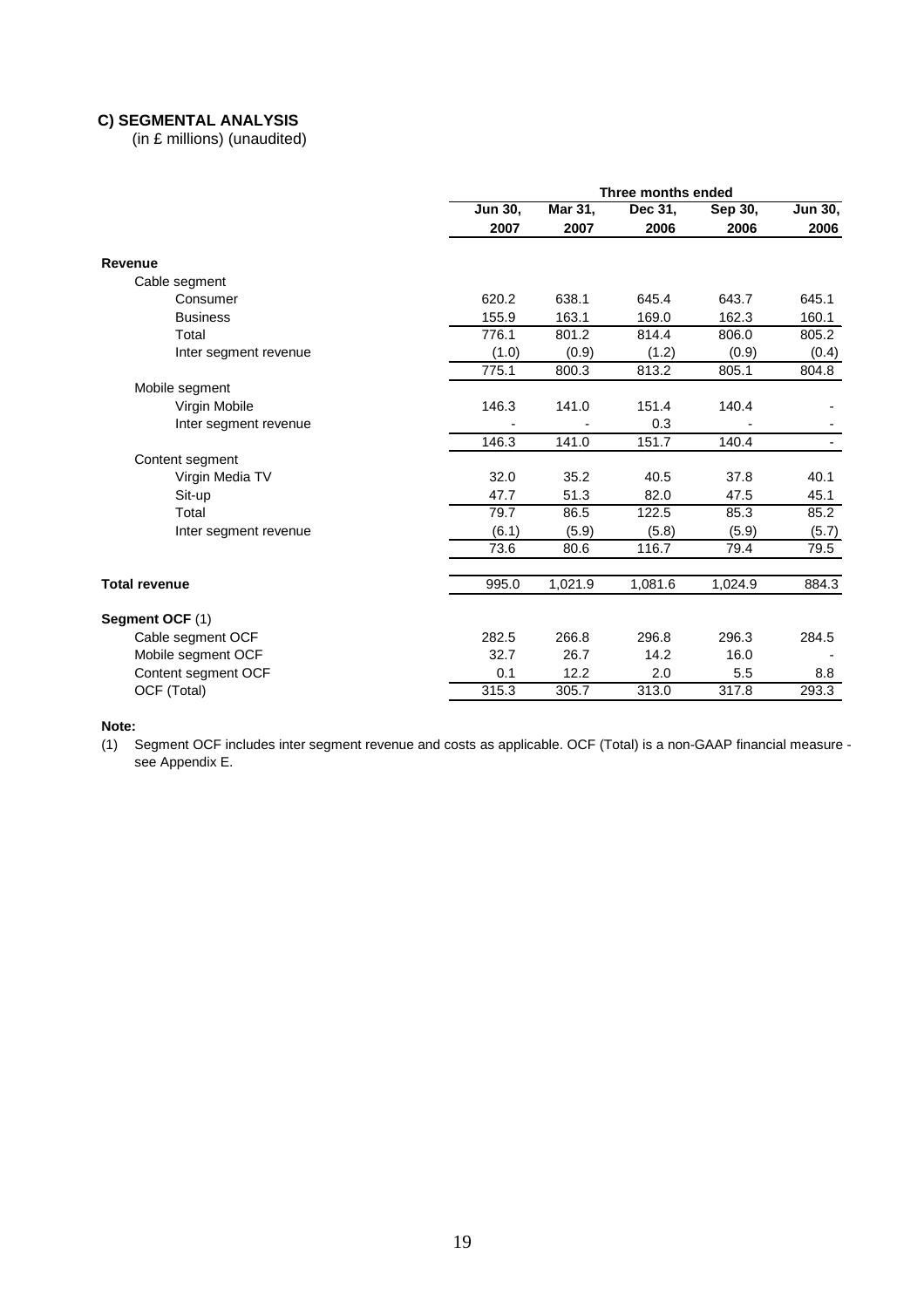# **D) FIXED ASSET ADDITIONS (ACCRUAL BASIS)**

(in £ millions) (unaudited)

| Three months ended |                                                                |                                                                |                                                                 |                                                         |  |
|--------------------|----------------------------------------------------------------|----------------------------------------------------------------|-----------------------------------------------------------------|---------------------------------------------------------|--|
| <b>Jun 30.</b>     | Mar 31,                                                        | Dec 31,                                                        | Sep 30,                                                         | <b>Jun 30.</b>                                          |  |
| 2007               | 2007                                                           | 2006                                                           | 2006                                                            | 2006                                                    |  |
|                    |                                                                |                                                                |                                                                 |                                                         |  |
|                    |                                                                |                                                                |                                                                 | 48.6                                                    |  |
|                    |                                                                |                                                                |                                                                 |                                                         |  |
|                    |                                                                |                                                                |                                                                 | 46.0                                                    |  |
|                    |                                                                |                                                                |                                                                 | 19.6                                                    |  |
| 0.0                | 0.0                                                            | 0.9                                                            | 1.3                                                             | 1.0                                                     |  |
| 4.0                | 3.5                                                            | 0.8                                                            | 0.5                                                             | 1.3                                                     |  |
|                    |                                                                |                                                                |                                                                 | 16.3                                                    |  |
| 146.7              | 152.9                                                          | 173.6                                                          | 139.1                                                           | 132.8                                                   |  |
| 9.5                | 2.0                                                            | 5.0                                                            | 8.2                                                             | 1.1                                                     |  |
| 156.2              | 154.9                                                          | 178.6                                                          | 147.3                                                           | 133.9                                                   |  |
|                    |                                                                |                                                                |                                                                 |                                                         |  |
| (22.6)             | (2.3)                                                          | (20.8)                                                         | (13.7)                                                          | (5.8)                                                   |  |
|                    |                                                                |                                                                |                                                                 |                                                         |  |
|                    |                                                                |                                                                |                                                                 | 128.1                                                   |  |
|                    |                                                                |                                                                |                                                                 |                                                         |  |
|                    |                                                                |                                                                |                                                                 | 128.1                                                   |  |
|                    |                                                                |                                                                |                                                                 |                                                         |  |
|                    |                                                                |                                                                |                                                                 | 128.1                                                   |  |
|                    | 58.9<br>35.7<br>18.5<br>29.6<br>133.6<br>133.5<br>0.1<br>133.6 | 62.5<br>33.5<br>15.4<br>38.0<br>152.6<br>151.0<br>1.6<br>152.6 | 59.0<br>44.9<br>18.5<br>49.5<br>157.8<br>147.8<br>10.0<br>157.8 | 57.8<br>45.0<br>16.5<br>18.0<br>133.6<br>133.6<br>133.6 |  |

Note: Virgin Media is not a member of NCTA and is providing this information solely for comparative purposes. Fixed Asset Additions (accrual basis) are from continuing operations. See Appendix E for a discussion of the use of Fixed Asset Additions (accrual basis) as a non-GAAP financial measure and the reconciliation of Fixed Asset Additions (accrual basis) to GAAP Purchase of Fixed Assets and Purchase of Intangible Assets.

Certain NCTA Fixed Asset Additions have been reallocated for the quarters ended June 30 and September 30, 2006 and a correction to March 31, 2007.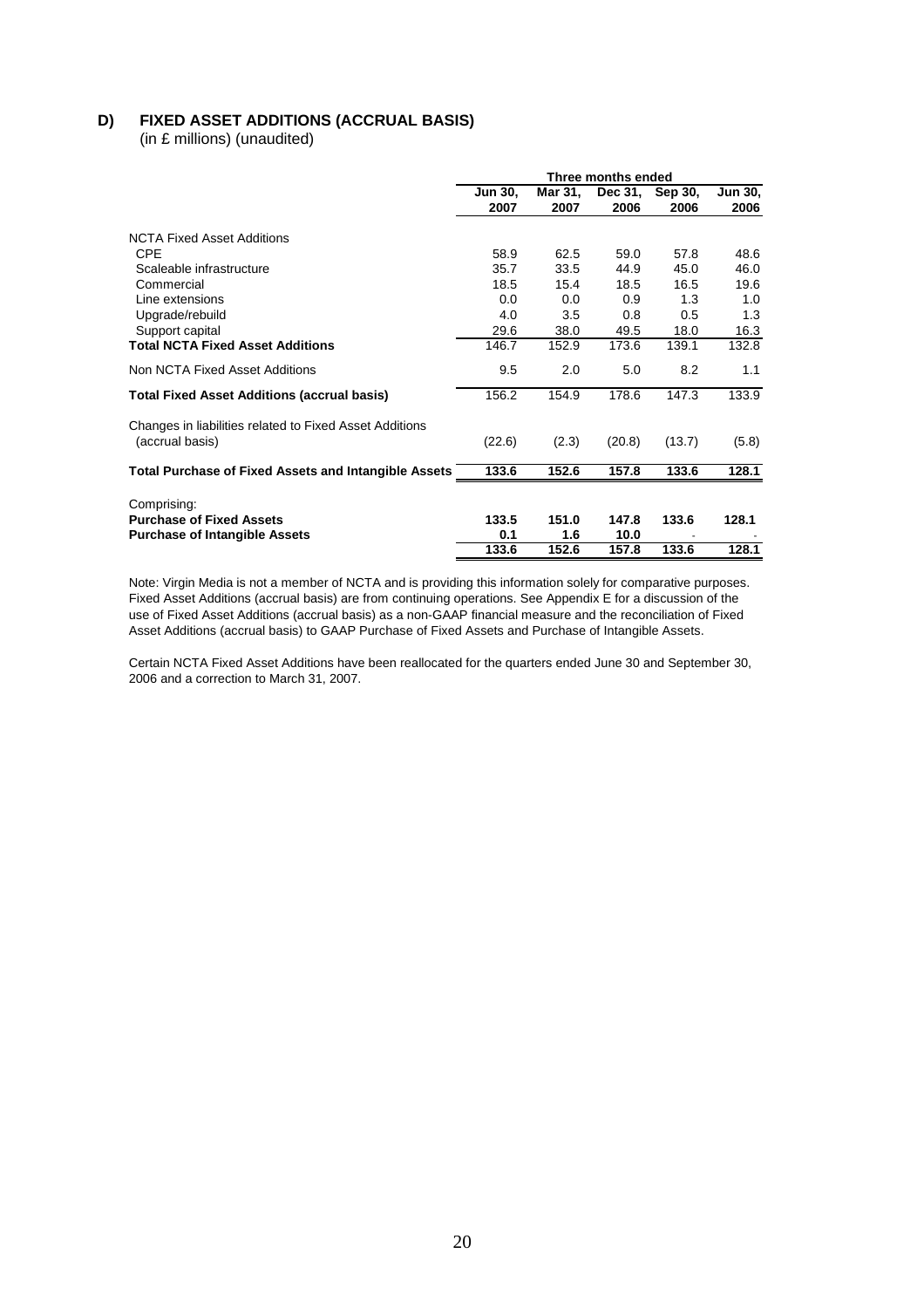## **E) USE OF NON-GAAP FINANCIAL MEASURES AND RECONCILIATIONS TO GAAP**

The presentation of this supplemental information is not meant to be considered in isolation or as a substitute for other measures of financial performance reported in accordance with GAAP. These non-GAAP financial measures reflect an additional way of viewing aspects of our operations that, when viewed with our GAAP results and the accompanying reconciliations to corresponding GAAP financial measures, provide a more complete understanding of factors and trends affecting our business. We encourage investors to review our financial statements and publicly-filed reports in their entirety and to not rely on any single financial measure.

## **(i) Operating income before depreciation, amortization and other charges (OCF)**

Operating income before depreciation, amortization and other charges, which we refer to as OCF or OCF (Total), is not a financial measure recognised under GAAP. OCF represents our earnings before interest, taxes, depreciation and amortization, other charges, share of income from equity investments, loss on extinguishment of debt, loss on derivative instruments and foreign currency transaction gains (losses). Our management, including our chief executive officer, who is our chief operating decision maker, considers OCF as an important indicator of our operational strength and performance. OCF excludes the impact of costs and expenses that do not directly affect our cash flows. Other charges, including restructuring charges, are also excluded from OCF as management believes they are not characteristic of our underlying business operations. OCF is most directly comparable to the GAAP financial measure operating income (loss). Some of the significant limitations associated with the use of OCF as compared to operating income (loss) are that OCF does not consider the amount of required reinvestment in depreciable fixed assets and ignores the impact on our results of operations of items that management believes are not characteristic of our underlying business operations.

We believe OCF is helpful for understanding our performance and assessing our prospects for the future, and that it provides useful supplemental information to investors. In particular, this non-GAAP financial measure reflects an additional way of viewing aspects of our operations that, when viewed with our GAAP results and the reconciliation to operating income (loss) shown below, provides a more complete understanding of factors and trends affecting our business. Because GAAP financial measures are not standardized, it may not be possible to compare OCF with other companies' GAAP financial measures that have the same or similar names.

## **Reconciliation of operating income before depreciation, amortization and other charges (OCF) to GAAP operating income (loss)**

| (in £ millions) (unaudited)                                                   | Three months ended     |                   |                   |                   |                        |  |
|-------------------------------------------------------------------------------|------------------------|-------------------|-------------------|-------------------|------------------------|--|
|                                                                               | <b>Jun 30,</b><br>2007 | Mar 31.<br>2007   | Dec 31.<br>2006   | Sep 30,<br>2006   | <b>Jun 30,</b><br>2006 |  |
| Operating income before depreciation,<br>amortization and other charges (OCF) | 315.3                  | 305.7             | 313.0             | 317.8             | 293.3                  |  |
| Reconciling items<br>Depreciation and amortization<br>Other charges           | (309.2)<br>(3.1)       | (309.4)<br>(11.6) | (288.2)<br>(15.6) | (296.5)<br>(30.9) | (274.9)<br>(12.1)      |  |
| <b>Operating income (loss)</b>                                                | 3.0                    | (15.3)            | 9.2               | (9.6)             | 6.3                    |  |